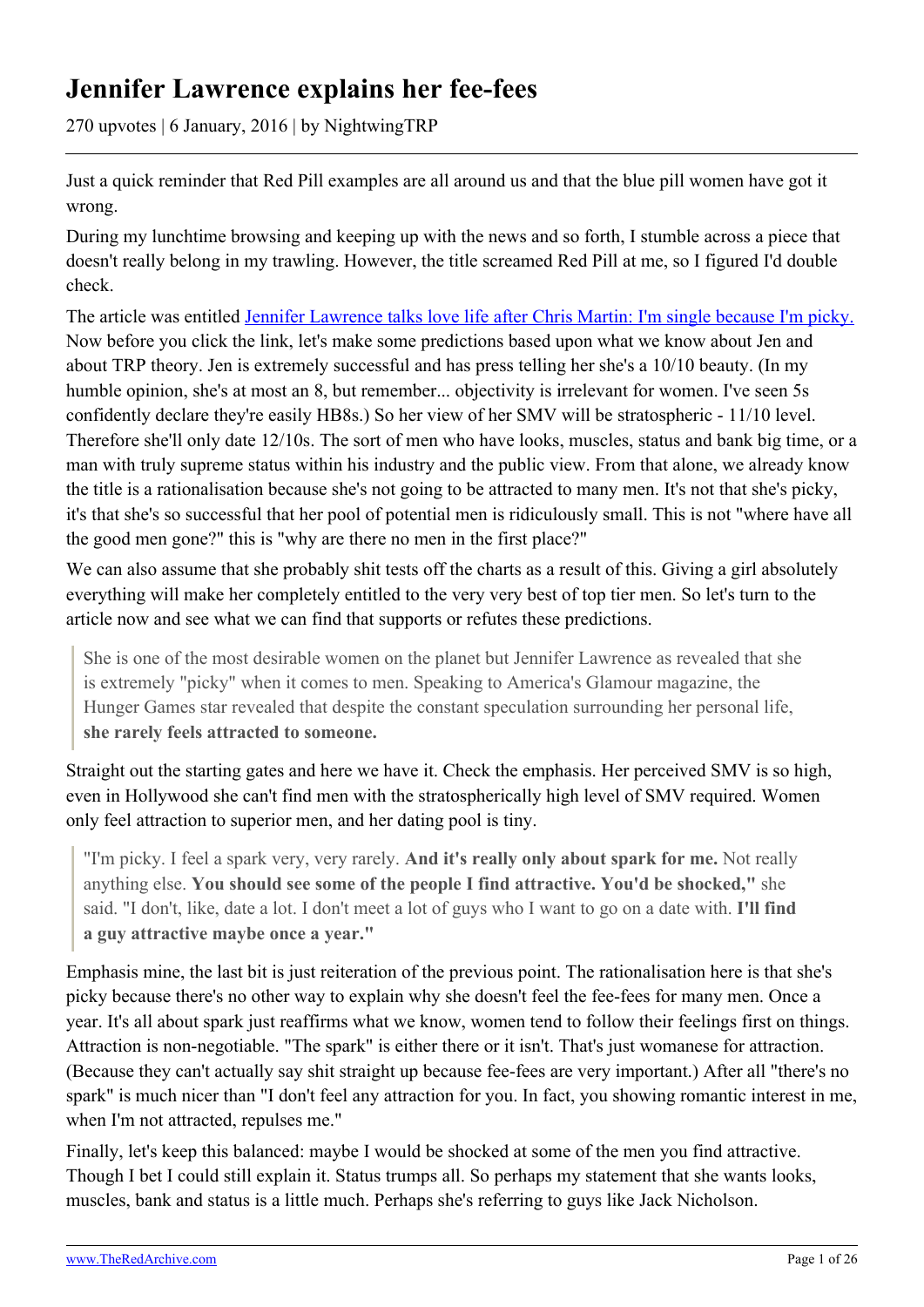The screen siren, who currently stars in semi-biographical comedy drama film Joy, previously dated her X-Men cast mate Nicholas Hoult. In August 2014 she was romantically linked to Coldplay frontman Chris Martin, 38, following his split from ex-wife Gwyneth Paltrow. The couple are said to have ended their **turbulent relationship in 2015.**

Her taste in male status is going up. Not surprising considering how she's become more and more successful in the past few years. There aren't many men in music with higher status than Chris Martin. Given the sort of music he writes, I'd say he's pretty blue pill and submissive, so combine that with the shit testing levels I previously predicted... a turbulent relationship is not remotely surprising.

While the prospect of being alone might frighten some people, the Oscar-winner insisted that she didn't believe she was lacking anything by choosing to stay single. "I'm not a lonely person. Me not dating someone is not a lack of anything in any way," she explained. "I feel completely fulfilled. Yes, when I spark with someone, it's exciting, but I definitely don't need that."

# A woman rationalising that she doesn't really want what she can't seem to get? Nothing to see here guys.

Her frank revelation come just weeks after she admitted to sharing a secret smooch with her Hunger Games co-star Liam Hemsworth, who plays her character's best friend Gale Hawthorne. The pair have been dogged with romance rumours ever since they first showed off their onscreen chemistry in the first instalment of the franchise back in 2012.

**"Liam and I grew up together. Liam's real hot, what would you have done?** Yeah," she said during a game of Plead The Fifth on Bravo's Watch What Happens with Andy Cohen.

This is the most interesting. The woman attracts the most top tier of men that other women would happily murder their entire family in order to fuck, and there's clearly some physical attraction. But they grew up together, so she's seen his beta side (and make no mistake, no man is alpha all the time throughout his entire life. It's impossible. That's why we encourage you to take time away from your women and hang out with the guys, so they don't see the moments of non-alphaness. Only the guys who don't care about that will.)

I would say this statement that she'll smooch such a high SMV guy... but won't date him... is a very clear indication that status trumps all. She won't settle for reasonably high status men. No, she's got to have the very highest of the high.

Feel free to jump in with your own thoughts. Keep your eyes open and you'll spot all women act exactly as TRP explains they will. None are immune.

Archived from [theredarchive.com](https://theredarchive.com/r/TheRedPill/jennifer-lawrence-explains-her-fee-fees.55113)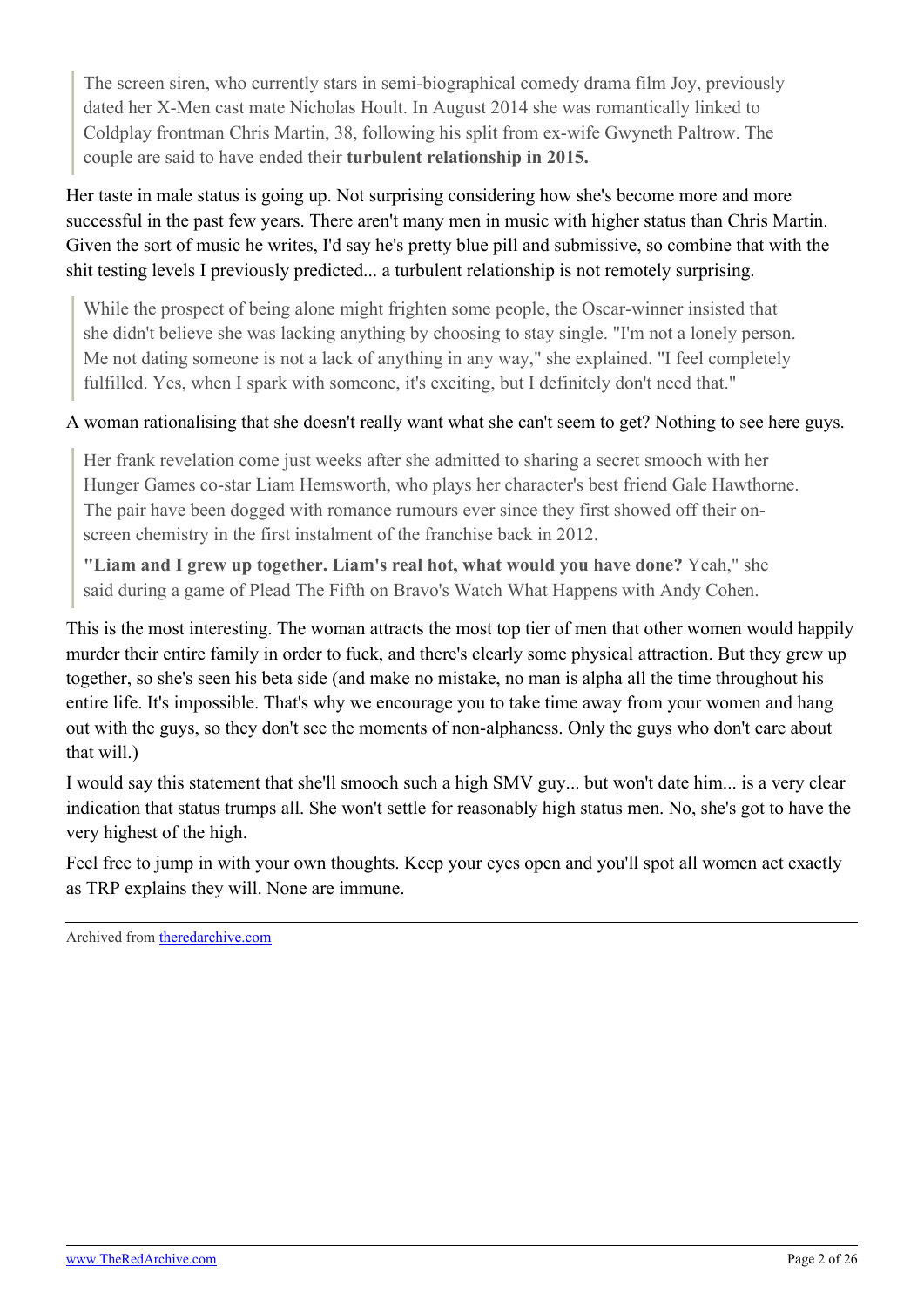[deleted] • 299 points • 6 January, 2016 06:07 PM

Jennifer Lawrence, from the aforementioned article dated Jan 5th, 2016: *"I'm not a lonely person. Me not dating someone is not a lack of anything in any way," she explained. "I feel completely fulfilled. Yes, when I spark with someone, it's exciting, but I definitely don't need that."*

Jennifer Lawrence, [from an interview published on Dec 23rd, 2015](http://www.ibtimes.co.uk/jennifer-lawrence-dating-life-liam-hemsworths-hunger-games-co-star-will-never-date-justin-bieber-1534659): *"No one ever asks me out. I am lonely every Saturday night. Guys are so mean to me. I know where it's coming from, I know they're trying to establish dominance, but it hurts my feelings. I'm just a girl who wants you to be nice to me. I am straight as an arrow. I feel like I need to meet a guy, with all due respect, who has been living in Baghdad for five years who has no idea who I am."*

[deleted] • 69 points • 6 January, 2016 09:01 PM

The linked December 23, 2015 article in which JLaw lamented her lonely-heart status was the very first thing I thought of when reading Nightwing's piece.

Thanks for linking it.

A reminder that you should put "Right now I feel that...." in front of everything a woman says, in order to understand the woman's statement.

[NightwingTRP\[](https://old.reddit.com/user/NightwingTRP)[S\]](https://theredarchive.com/r/TheRedPill/comments/3zpqjs/jennifer_lawrence_explains_her_feefees/) • 86 points • 6 January, 2016 06:25 PM

Congratulations on winning the internet. Made me laugh so hard.

[deleted] • 61 points • 6 January, 2016 06:38 PM

"I am as straight as an arrow".

Boomerang, love. You mean boomerang.

[bunnylajoya8](https://old.reddit.com/user/bunnylajoya8) • 25 points • 7 January, 2016 12:02 AM\*

Brilliant. I can almost hear the desperation in her thoughts, trying to swat away those lonely feelings and put up a kind of "independent woman who don't need no man" front.

"I'm not a lonely person. Me not dating someone is not a lack of anything in **any way**, " she explained. "I feel **completely** fulfilled. **Yes**, when I spark with someone, it's exciting, but I **definitely** don't need that."

Methinks the lady doth protest too much.

[rp\\_valiant](https://old.reddit.com/user/rp_valiant) • 3 points • 7 January, 2016 08:58 AM

I know where it's coming from, I know they're trying to establish dominance, but it hurts my feelings.

Then they're doing it wrong. It's probably guys trying to emulate that jock-arrogance they saw in school without having the charisma to pull off "cocky-funny". She's not feeling upset, she's feeling repulsed.

[deleted] 6 January, 2016 03:59 PM\*

[deleted]

[ReasonFreak](https://old.reddit.com/user/ReasonFreak) • 14 points • 6 January, 2016 06:21 PM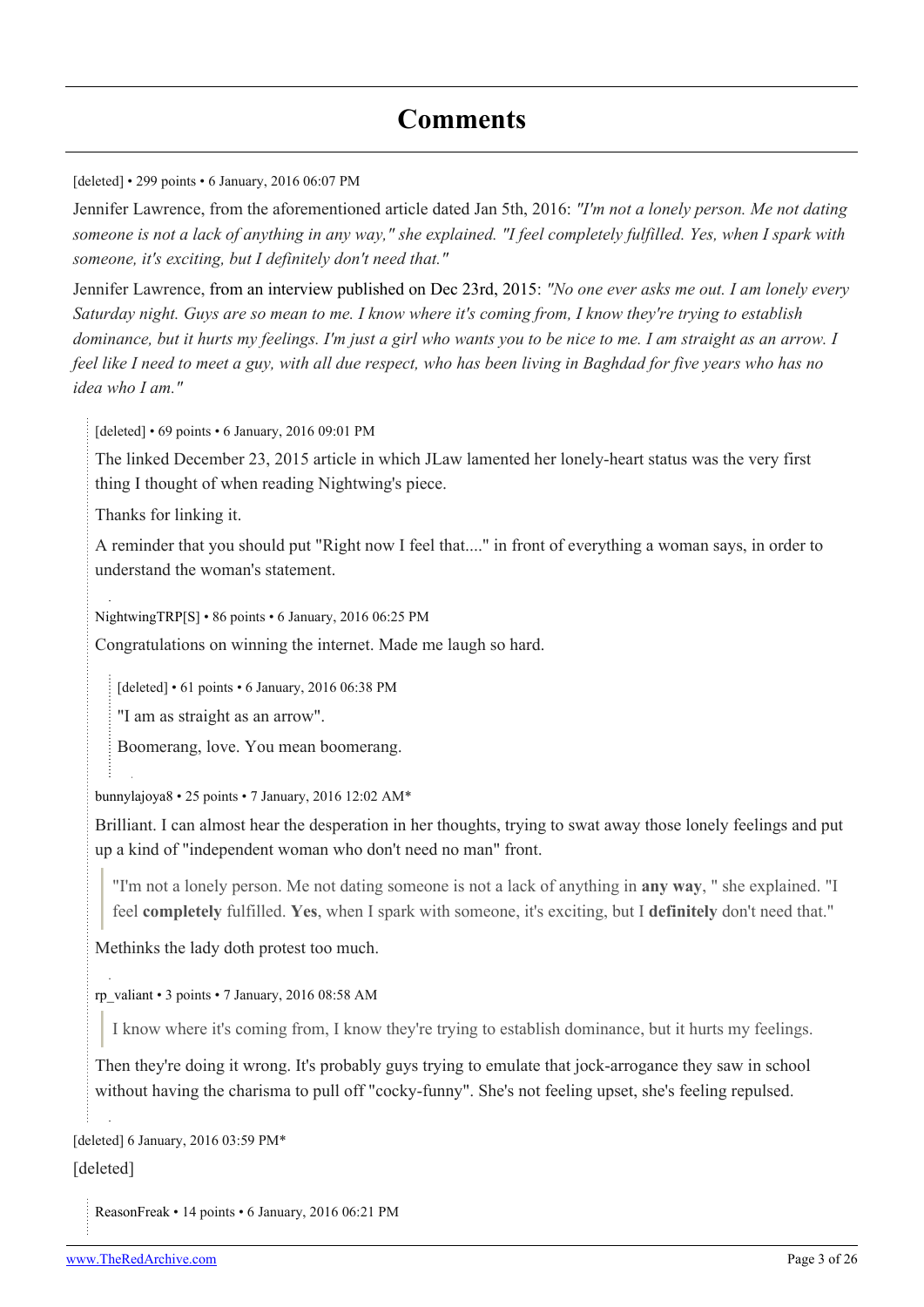Very well said. I think some of it comes back around to women's SMV peak coming at a time in life when they're still young and stupid. Not only do men have a longer time to work on ourselves but by the time we've hit our peak we also have the benefits of wisdom and experience. It really is better to be a man.

## [cosmicartery](https://old.reddit.com/user/cosmicartery) • 4 points • 7 January, 2016 01:18 AM

girls that hot produce instant and HARD oneitis in even the highest SMV guys

Motherfucker... that was me with a sorority girl back in October. Holy fuck it happened fast. And so hard. And her amusement at it fucked me up like nothing else, before she nicely but coldly said she wasn't interested anymore. Just. Like. That.

If I ever have the privilege to rate my top 5 things that have helped me most in life, like Steve Jobs I'd def state LSD as one of them. Another will be TRP. Thank you for the priceless knowledge you guys

## [deleted] • 118 points • 6 January, 2016 02:09 PM

I don't see why we even care what it is she is *saying* as you can probably find her fucking some random unknown dude when she gets *lost in the moment*.

# [NightwingTRP\[](https://old.reddit.com/user/NightwingTRP)[S\]](https://theredarchive.com/r/TheRedPill/comments/3zpqjs/jennifer_lawrence_explains_her_feefees/) • 41 points • 6 January, 2016 02:20 PM

Men can indeed crush pussy without learning womanese. I would say in response to this that you have fewer tools in the box than me, and I am therefore likely to be better able to address more situations in my life. Try to think nuanced rather than black and white. When we say "don't listen to what women say" we don't literally mean that. You'd end up with conversations where you sound mentally unhinged.

Edit: I should also point out that a dismissive attitude towards things which give you further chance to improve is not red pill. **Constant** improvement is the burden of man.

[deleted] • 11 points • 6 January, 2016 02:22 PM\*

I understand the importance of hearing what is said then interpreting what is meant. By no means do I feel that there is nothing to be gained from understanding the message. *But*, what I **don't** understand is what was the point of this post?

Did you show us that Jennifer Lawrence is a woman and speaks like a woman? When you wrote this up, what were you looking to get across besides the most basic understanding of AWALT?

**EDIT** In response to *your* edit, it's **ALL** Women are like that, why do we keep getting these posts that say, *See guys?? She's like that too*. That's the point of **All**, billionaire woman, hoodrat woman, celebrity, your girlfriend... I just don't see the need for breaking each and every situation that further shows the same thing we've seen a hundred times.

How often do you go outside and drop something and then post *Yup, Gravity is still like that*.

[NightwingTRP](https://old.reddit.com/user/NightwingTRP)[\[S](https://theredarchive.com/r/TheRedPill/comments/3zpqjs/jennifer_lawrence_explains_her_feefees/)] • 39 points • 6 January, 2016 02:28 PM

Good.

Points the post gives besides AWALT:

Women always date up, regardless of where they sit in the sexual market.

Predictions of TRP can be made based upon basic knowledge of a woman.

A woman's SMV is perceived, not objectively set.

Attraction is non-negotiable.

Status trumps all.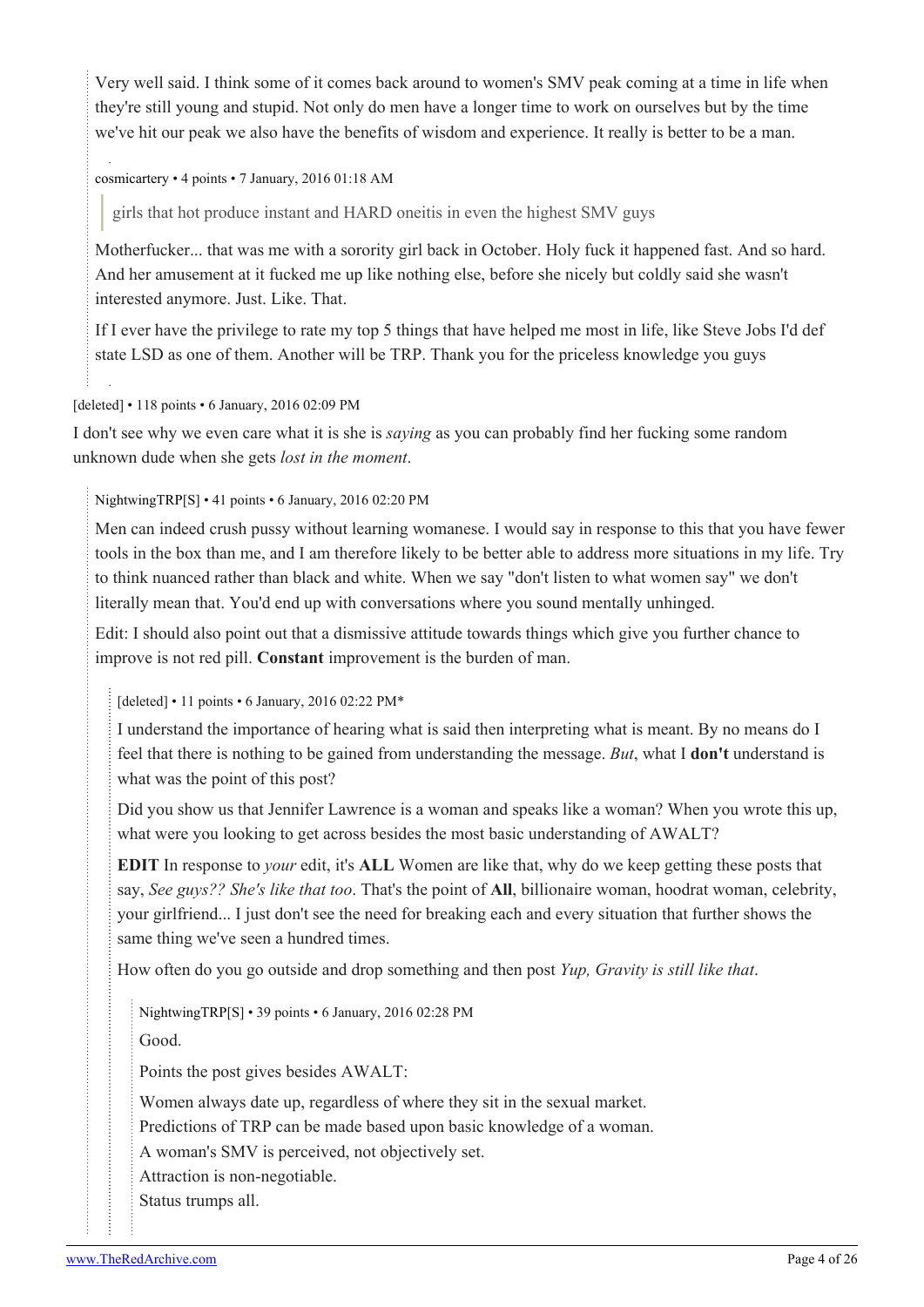None of it is advanced stuff. It's not aimed at advanced members, though it never hurts to reinforce the basics. Come back when I write my more nuanced pieces, you'll get more from them.

[deleted] • 4 points • 6 January, 2016 02:33 PM

[permanently deleted]

[NightwingTRP\[](https://old.reddit.com/user/NightwingTRP)[S\]](https://theredarchive.com/r/TheRedPill/comments/3zpqjs/jennifer_lawrence_explains_her_feefees/) • 23 points • 6 January, 2016 02:45 PM

I don't think there's any examples as sidebar material. Since the sub is constantly getting new people, there's no downside to adding a fresh example of the base principles at work when it comes up. It'll help the newer members relate to something current. Plus it reminds the veterans here that it all still applies, and it allows me to keep my own analysis reasonably sharp.

So for you, someone who is well grounded in the basics, this is mostly redundant. If you believe that, skip over these sorts of things and focus on getting involved in conversations on other topics.

Many members leave the sub because most of it becomes redundant once you've learnt to a certain level. I wouldn't blame you for doing the same. Most of what is written here is redundant for me. For what it's worth... I am planning on adding some more fresh analysis on the more nuanced issues.

[EpicLevelCheater](https://old.reddit.com/user/EpicLevelCheater) • 12 points • 6 January, 2016 03:05 PM

We do not side bar *specific* examples because we do not want new guys to canonize them. Otherwise, they might think that the side bar example of AWALT is the only manifestation of AWALT that there is.

We want users to understand the principles underlying concepts like AWALT, hypergamy, shit tests, etc., and then to go out into the world and be able to recognize any instances of them.

That is why original posts like this one are important. They represent a single data point.

[Mr\\_Andry](https://old.reddit.com/user/Mr_Andry) • 5 points • 6 January, 2016 10:15 PM

I think J-Law's story is also very valuable as an extreme example. Hot successful women limit their dating pool, and here is the hottest and most successful woman (at least in her own mind) who can't get dates by her own admission. It's just too perfect.

[antariusz](https://old.reddit.com/user/antariusz) • -1 points • 6 January, 2016 03:45 PM

It never hurts to go over the basics.

<http://mobile.brainyquote.com/quotes/keywords/complacency.html>

Personally, I find value in discussing questions that come out of the comments in /TRP and spend more time reading the actual posts in /MRP as examples of situations I may find myself in one day and how not to handle myself.

[deleted] • 2 points • 7 January, 2016 09:03 AM

[permanently deleted]

[deleted] • 2 points • 7 January, 2016 12:15 PM

[permanently deleted]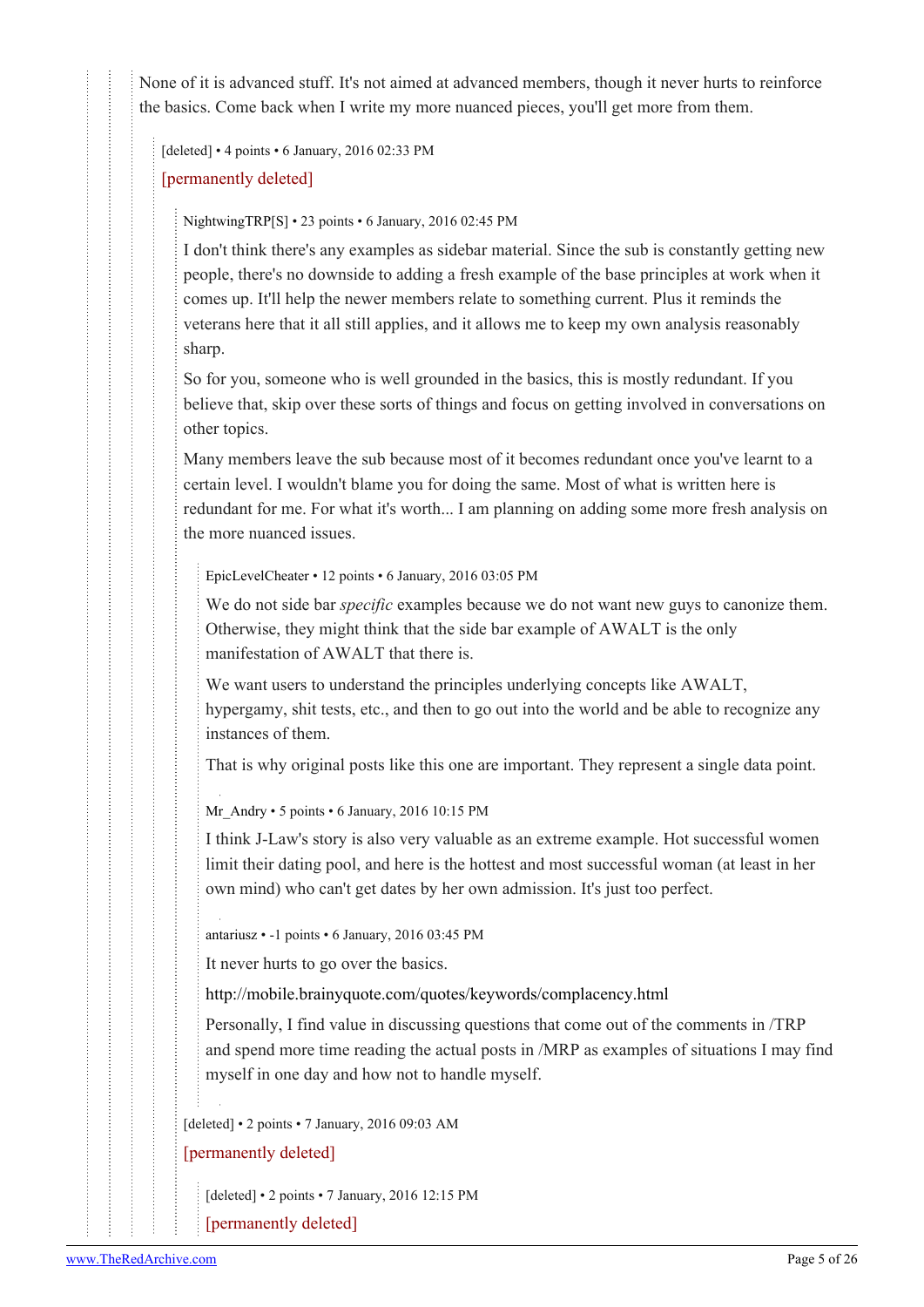[deleted] • 3 points • 7 January, 2016 12:57 PM

[permanently deleted]

[deleted] • 2 points • 7 January, 2016 01:05 PM

[permanently deleted]

[deleted] 7 January, 2016 01:16 PM [removed]

[EpicLevelCheater](https://old.reddit.com/user/EpicLevelCheater)[[M\]](https://theredarchive.com/r/TheRedPill/about/moderators) • -1 points • 7 January, 2016 07:31 PM

Hey Einstein, how is [/u/NightwingTRP](https://theredarchive.com/u/NightwingTRP) supposed to relate his experience to *your life specifically*? What the fuck does he know about your life?

We are here to share insights about sexual strategy, not teach you critical thinking skills. You are responsible for reading, interpreting, and relating posts to your own life.

Now stop complaining about someone else's post and post good shit of your own. I'm getting tired of fucking saying this.

[deleted] 7 January, 2016 08:10 PM [removed]

[EpicLevelCheater](https://old.reddit.com/user/EpicLevelCheater)[\[M](https://theredarchive.com/r/TheRedPill/about/moderators)] • 1 point • 8 January, 2016 01:54 AM

I have read all of the comments in this thread and beyond, and I understand your grievance. The shifting of focus towards anger is something we are constantly fighting against as the sub grows. We want to help young men through the anger phase as quickly as possible so we can get them on the path to real enlightenment.

# **So, understand MY perspective.**

When you bitch about "poor content", that in itself creates more noise. *Bitching is anti-content, and only contributes to the very problem you are bitching about.* I have to say this EVERY WEEK to the newest whiner, and I am tired of saying it.

I have looked through your history, and I can see that you have already contributed some decent posts to this sub. That is good, and that is the way to move the sub in the right direction.

# **Be the change you wish to see.**

Now, [/u/NightwingTRP](https://theredarchive.com/u/NightwingTRP) has already proven his worth to the community, so he gets some leeway. You don't have an endorsed tag yet, so you don't. Want special perks like him? Keep on being valuable.

I am awarding you with a point and keeping my eye on you. Don't make my job harder.

[PantsonFire1234](https://old.reddit.com/user/PantsonFire1234) • 1 point • 6 January, 2016 09:45 PM

I think what he initially meant was that we have no guarantee that she's giving her interviewer complete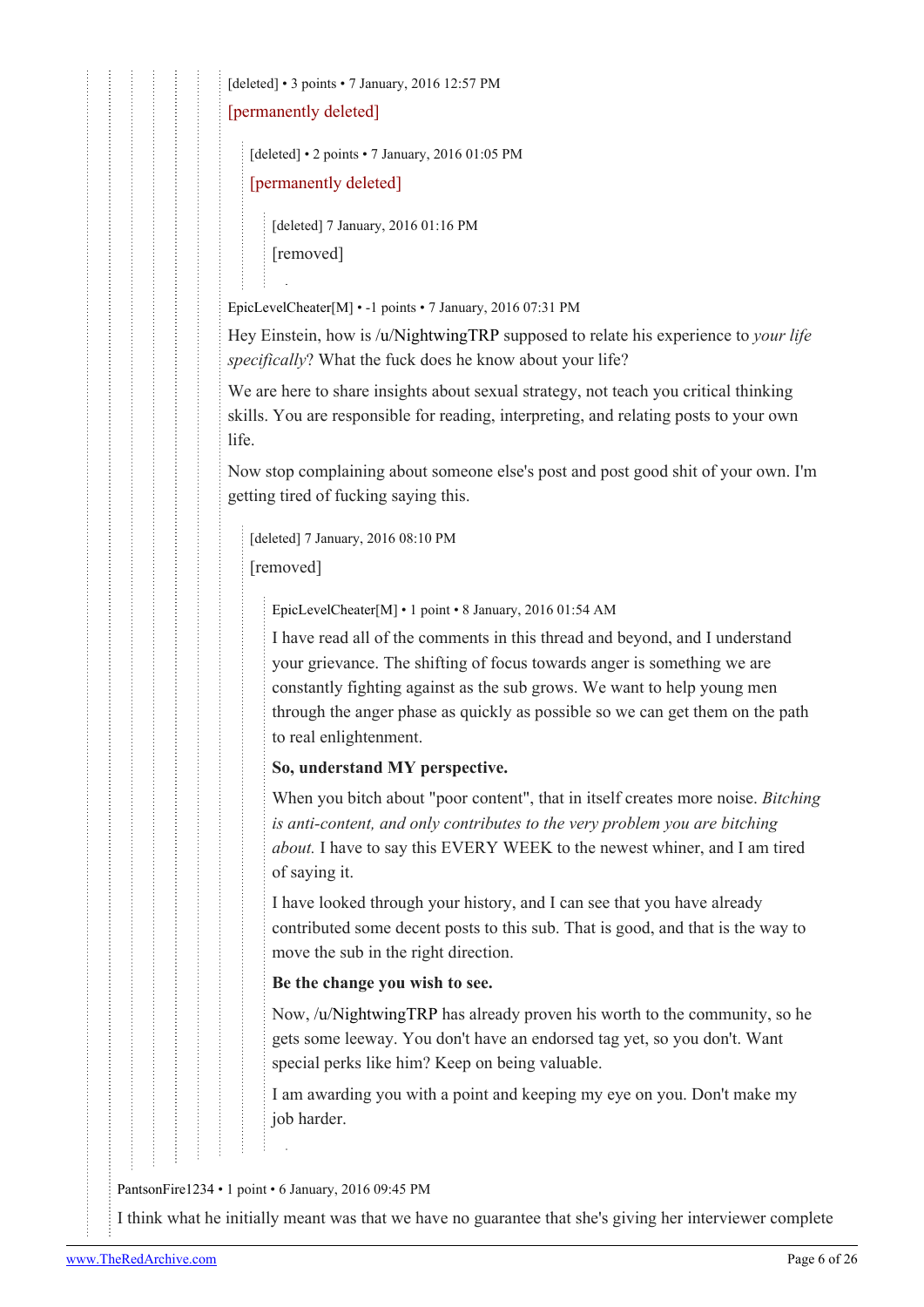information about her dating life and preferences. So we should be cautious to draw a quick conclusion.

[fearachieved](https://old.reddit.com/user/fearachieved) • 3 points • 6 January, 2016 06:56 PM

Exactly, I read somewhere she fucks her two male costars from hunger games

[redpillavatar](https://old.reddit.com/user/redpillavatar) • 118 points • 6 January, 2016 03:23 PM

#### [Imgur](http://i.imgur.com/qYplp3v.jpg)

Jennifer Lawrence without makeup is very boring. Her face has a chubby look to it, almost resembling the start of a double chin. Overall, you realize how wide her face actually is, kind of like some slavic women, except she has reptilian eyes. Some of her facial proportions are out of whack - she in no way resembles the golden rule for beauty.

I don't like her features much.

[Invalidity](https://old.reddit.com/user/Invalidity) • 54 points • 6 January, 2016 05:18 PM

She isn't pretty at all. But our media would have you believe that she is gorgeous... for every reason OTHER than physical appearance. They're essentially trying to sell the idea that a woman's status makes her attractive in the same way it makes men attractive.

It is all projection but it doesn't work for most men. Yet they've been able to sell the notion to a lot of beta males. When men's primal instincts kick in, yes, they will fuck her, but they will prefer to fuck hotter/prettier women.

[deleted] • 55 points • 6 January, 2016 06:10 PM

She is a 7/10 basic bitch. Boring with no makeup in her home clothes, worth a good fuck with makeup and good clothes. Just like my girlfriend lol. I'll probably have to drop her because the betas at her new job inflated her ego out of the fucking roof...

[eccentricrealist](https://old.reddit.com/user/eccentricrealist) • 19 points • 6 January, 2016 08:26 PM

Not even 7/10 for me, I don't find the appeal. My ex was way hotter and I see hotter girls every day in college, what do I care if they're not the most famous starlet or whatever? (Aside from the money maybe, but I don't want to be a boytoy)

[TaylorWolf](https://old.reddit.com/user/TaylorWolf) • 0 points • 7 January, 2016 12:22 AM

She's got a pretty nice body dude. Solid 8 IMO. I mean really how could her body be better?

[eccentricrealist](https://old.reddit.com/user/eccentricrealist) • 2 points • 7 January, 2016 01:33 AM

Last I saw she didn't have a good waist/hip ratio. I haven't seen anything with her lately though so I don't know if that's changed.

[TaylorWolf](https://old.reddit.com/user/TaylorWolf) • 1 point • 7 January, 2016 02:01 AM

yea... I would not be mad if she did some squats. She had some sexy hip movement dance moves in that Silver Linings Playbook tho. Solid 8

Shotgun Sentinel • 1 point • 7 January, 2016 05:00 AM

Squats won't make her but big they will make her quads big. SHe needs dead lifts. Regardless hip ration is mostly determined by bone structure.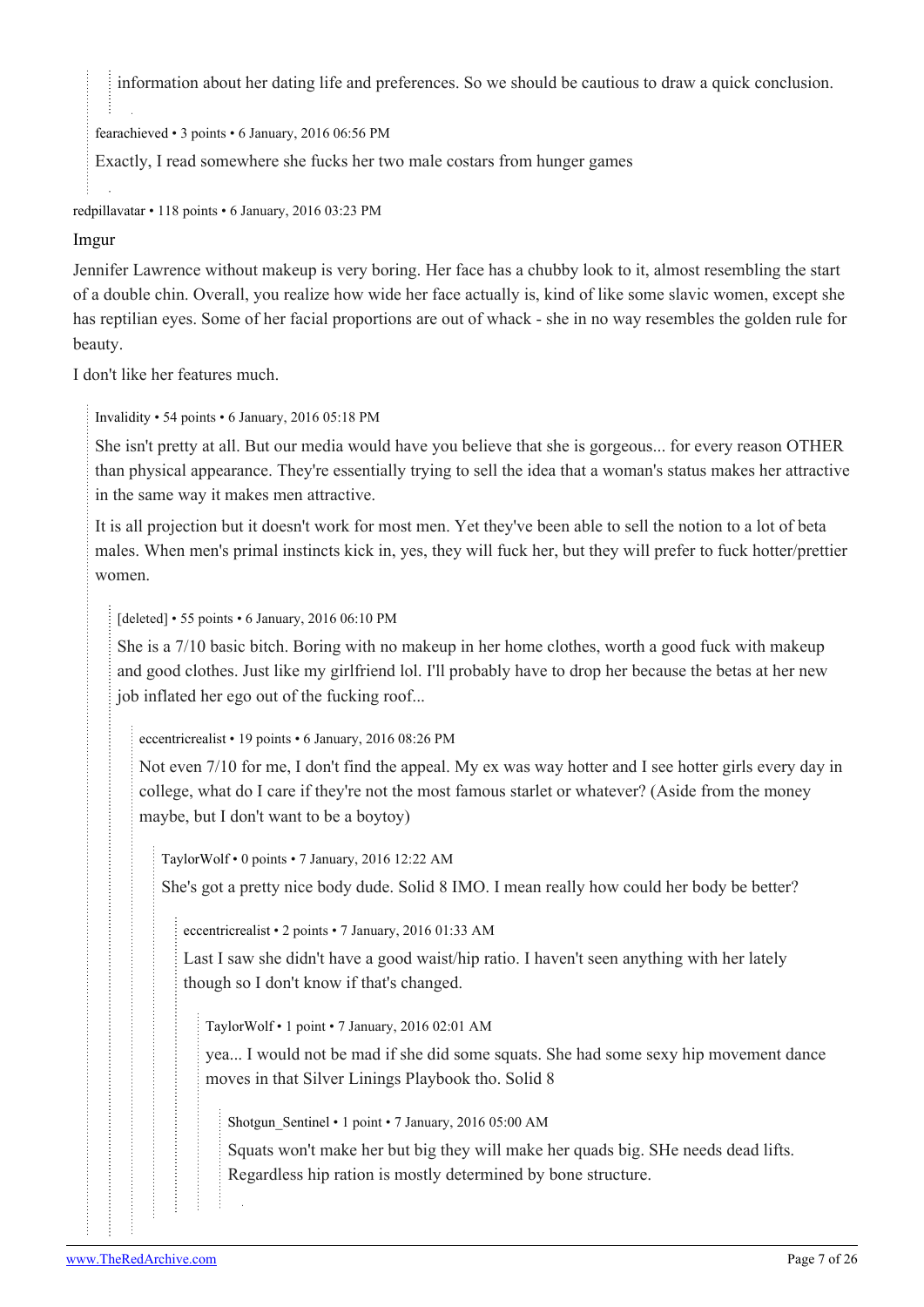[J\\_AsapGem](https://old.reddit.com/user/J_AsapGem) • 37 points • 6 January, 2016 08:16 PM

it's fucking annoying isn't it? girls that are 5 thinking they are 15s because of these beta faggots.. i saw some beta on facebook saying he would apologize if his girl cheat on him because she's " gorgeous "

[DoubleA12](https://old.reddit.com/user/DoubleA12) • 17 points • 6 January, 2016 10:12 PM

The fact that that's an actual thing betas say is fucking astounding.

[Hoodwink](https://old.reddit.com/user/Hoodwink) • 5 points • 7 January, 2016 06:36 AM

That's not beta. Beta's would have the expectation of monogamy and all that entails. You might play captain-save-a-ho or think you're better than the rest of men, but you're expecting that a woman will recognize provider and support qualities as rare and valuable.

That's gamma-level where you're defending her every action because of some deep-seated guilt/shame about masculinity and men. It would be recognized as religious worship in any other context.

[redpillavatar](https://old.reddit.com/user/redpillavatar) • 1 point • 7 January, 2016 11:44 PM

I think it is pedestal installation of the highest order. Almost sounds like that cuckold stuff.

[bunnylajoya8](https://old.reddit.com/user/bunnylajoya8) • 5 points • 7 January, 2016 01:20 AM

If anything he needs to apologise to his penis. And then get some freaking self respect. I hate seeing men in that state, it's unnatural and disturbing.

[deleted] • 11 points • 6 January, 2016 09:04 PM

JL is Cinderella Hot. Shes only a '7' when she has to be when she gets all doled up by helpers. Her natural form us the 4 you see in OP post

[bunnylajoya8](https://old.reddit.com/user/bunnylajoya8) • 2 points • 7 January, 2016 01:12 AM

I see men everywhere talking about how hot she is and I always want to question the quality of their vision, only to refrain for fear of being labeled as jealous, or a "hater."

Her body was killer in American Hustle though. At the end of the bathroom scene in which she's arguing with another woman, she storms out and the dress she's wearing accentuates it nicely.

There was a decent jiggle.

Shotgun Sentinel • 2 points • 7 January, 2016 04:58 AM

6/10 she has b cup tits and a pancake booty. I have no idea what reddit sees in her.

[deleted] • 3 points • 7 January, 2016 09:27 AM

U got a pancake booty, stop seeing urself in others bro

Shotgun Sentinel • 1 point • 8 January, 2016 04:18 AM

Not true, girls say I got a nice butt, and i don't even lift.

max peenor • 57 points • 6 January, 2016 03:55 PM

Imgur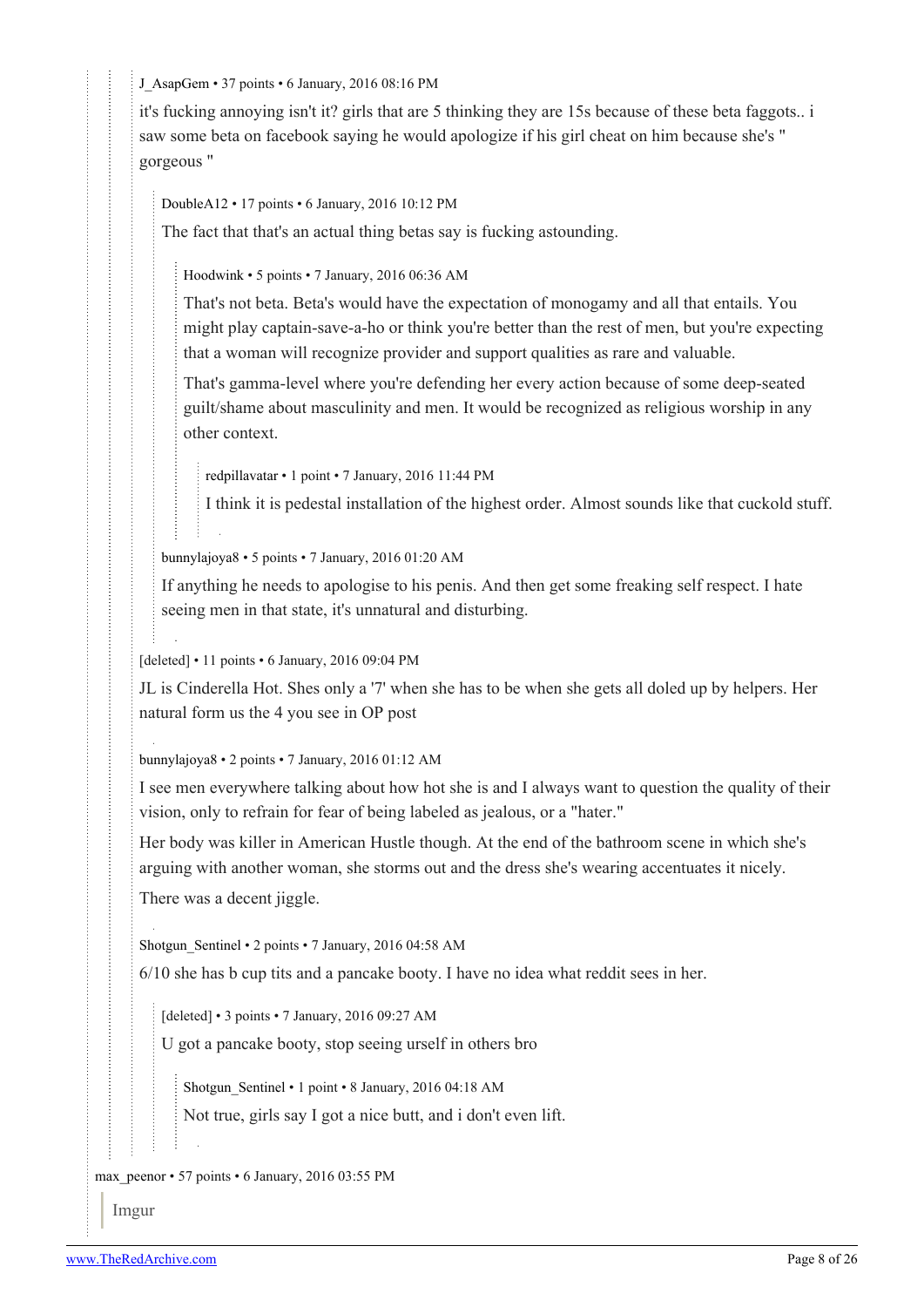Beady little eyes and I already know what her asshole looks like. ZERO interest here.

[ser0402](https://old.reddit.com/user/ser0402) • 3 points • 6 January, 2016 09:57 PM

Right? If I want to know what she looks like naked I'll just look up the 40+ naked pics of her available on the Internet. "I don't date much" i.e. "I fuck a lot of guys a few times and then get bored"

[peterson2004](https://old.reddit.com/user/peterson2004) • 49 points • 6 January, 2016 04:46 PM\*

Without make-up, she resembles Haley Joel Osment

<http://i.imgur.com/N14OAtT.jpg>

[PantsonFire1234](https://old.reddit.com/user/PantsonFire1234) • 7 points • 6 January, 2016 09:48 PM Straight 11/10 right there.

[bunnylajoya8](https://old.reddit.com/user/bunnylajoya8) • 5 points • 7 January, 2016 01:00 AM Jesus, if I didn't know any better I'd say they were siblings.

[redpillavatar](https://old.reddit.com/user/redpillavatar) • 3 points • 7 January, 2016 11:45 PM

Great find... That comparison is absolutely golden!

[deleted] 6 January, 2016 06:37 PM\*

[deleted]

```
vicious armbar • 3 points • 7 January, 2016 07:18 PM*
```
I think the takeaway is putting rich and famous women on pedestals is a complete waste of energy. I don't need women for money or social status. That's what they need us for. Give me a cute skinny little small town nobody girl any day.

You hit the nail on the head. Men don't care if a woman has: money, power, or fame. In general it makes her less attractive as a mate. If you're lucky it would only make trying date or bang her more of a pain in the ass. Worse case scenario she'll use her higher status to go after you if things don't work out. Men care about: physical attractiveness, kindness/femininity, and loyalty/obedience. Everything else is secondary if it even comes into play at all.

Even high status hollywood actors would rather bang "normal" 9's and 10's. Less bullshit to deal with. The only men that actresses like Jlaw have value to are other famous actors who are ready to settle down, and want to be reasonably sure the woman they're marrying doesn't have a secret plan to divorce rape them.

[killxorxbexkilled](https://old.reddit.com/user/killxorxbexkilled) • 17 points • 6 January, 2016 03:45 PM

Damn...she looks bloated as hell

[deleted] 6 January, 2016 04:03 PM [deleted]

[blacwidonsfw](https://old.reddit.com/user/blacwidonsfw) • 8 points • 6 January, 2016 06:45 PM

That is such an ironic picture. You can tel when people are fake smiling by looking at the eyes. Hers look sad as fuck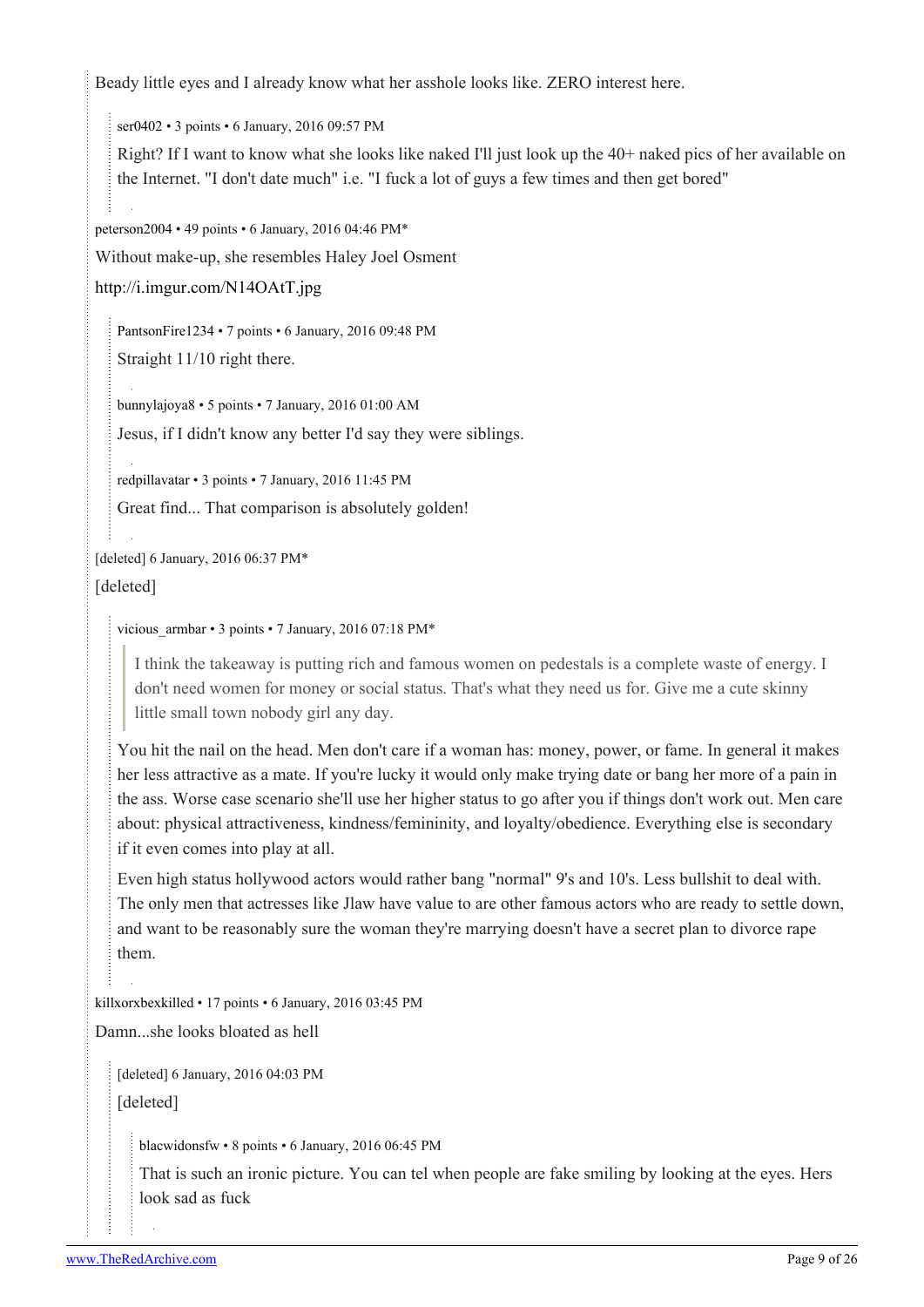[csehszlovakze](https://old.reddit.com/user/csehszlovakze) • 4 points • 6 January, 2016 10:20 PM

she's hitting the wall at warp 9.5

#### beginner • 21 points • 6 January, 2016 04:14 PM

Yeah doesn't look good in that shoot (actually pretty ugly, 5 max) but she gets photographed probably 1000 times a day and then you pick the worst one of these. You can make anyone look ugly. Don't believe the photosshoped stuff but also not these "bad-moment" pics.

Maybe looks stupid and chubby because she just took a sip from her drink.

[deleted] 6 January, 2016 04:19 PM [deleted]

[beginner\\_](https://old.reddit.com/user/beginner_) • 13 points • 6 January, 2016 04:45 PM

No, all I say is remain objective. Don't believe the photo-shopped pics and don't believe the random ugly shoot made by paparazzi.

[dapowa](https://old.reddit.com/user/dapowa) • 1 point • 6 January, 2016 05:06 PM

It's safe(nearly law personally) to not believe anything spewing from pop culture. Although, lots of the bullshit can be used as decent reference points for the majority of 18-25 y/o female belief systems and behavioral triggers.

[selassiepickney](https://old.reddit.com/user/selassiepickney) • 4 points • 6 January, 2016 07:44 PM

Yeah, she has this sort of non-specific facial dysmorphia. I've been trying to articulate what I find unattractive about her for so long. This comes close.

[DarrenLB76](https://old.reddit.com/user/DarrenLB76) • 2 points • 6 January, 2016 08:54 PM

And when she smiles her eyes look extremely squinty.

[RedMoonAscendant](https://old.reddit.com/user/RedMoonAscendant) • 2 points • 7 January, 2016 02:15 AM

Holy jesus. That troll is her? She's gone downhill fast.

[square-one](https://old.reddit.com/user/square-one) • 1 point • 8 January, 2016 04:09 AM She could play Pam from Archer if they ever did a live-action series.

[KyfhoMyoba](https://old.reddit.com/user/KyfhoMyoba) • 1 point • 9 January, 2016 12:32 AM

I don't like her features much.

Yeah, but she's sweet, goofy, and funny as fuck.

#### [Clint\\_Redwood](https://old.reddit.com/user/Clint_Redwood) • 23 points • 6 January, 2016 03:07 PM

Potential mates for women is like a Christmas tree when it comes to finance and success. The higher they climb, the less men she will find attractive.

Men on the other hand is more like a dart board. As long as you aren't crazy or ugly enough for the dart to not hit the board, you're good.

[Squeezymypenisy](https://old.reddit.com/user/Squeezymypenisy) • 42 points • 6 January, 2016 04:56 PM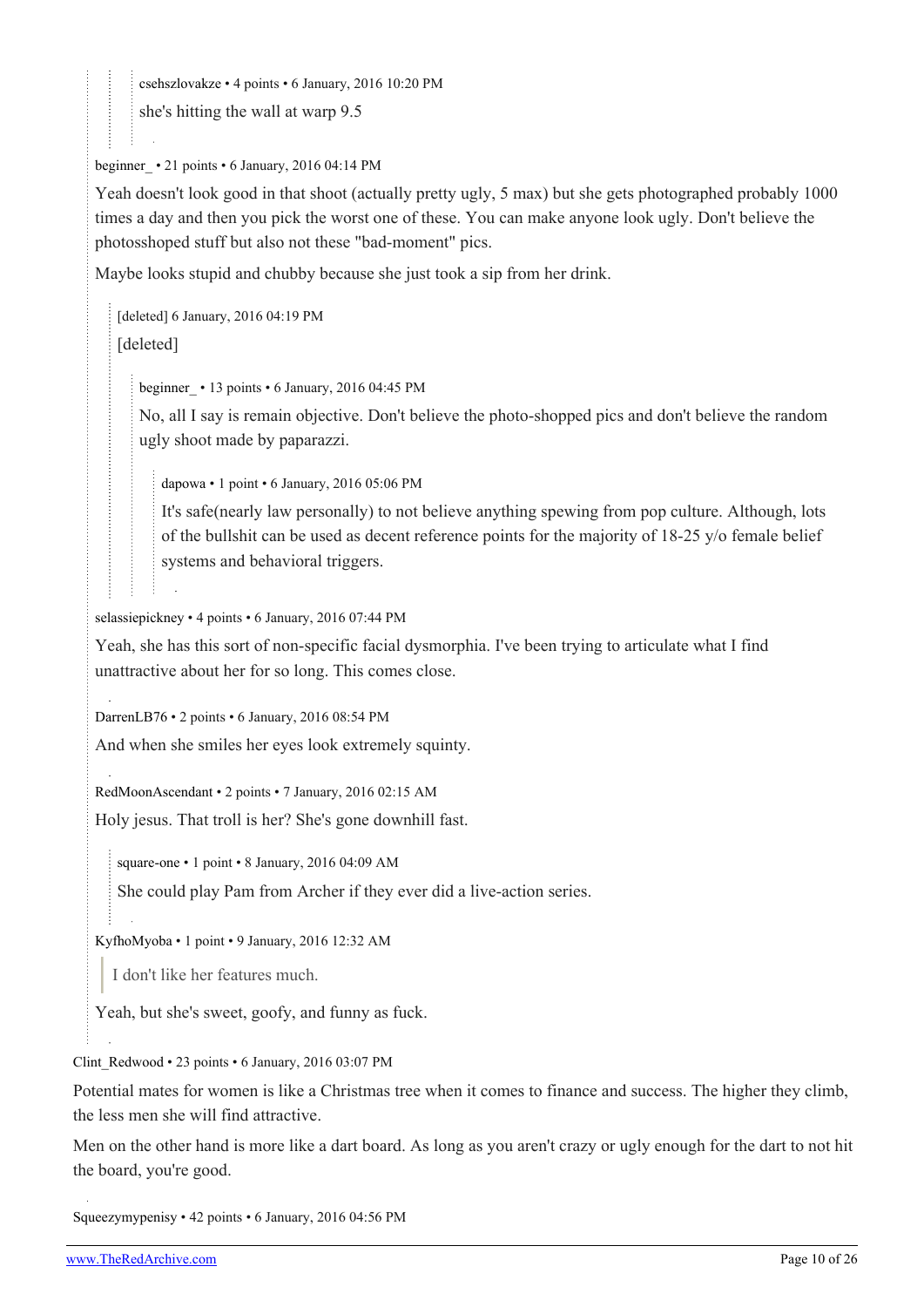This is her saying this though. Some of us here saw those fappening pictures. She may not date certain guys, but she will fuck them and then upload pictures to the cloud.

[Robx9001](https://old.reddit.com/user/Robx9001) • 27 points • 6 January, 2016 08:02 PM

It always makes me laugh knowing that I have seen The Hunger Games chick whith a hair straighter in her ass.

[LukesLikeIt](https://old.reddit.com/user/LukesLikeIt) • 7 points • 6 January, 2016 09:55 PM

And don't forget jizz on her face.

[DoubleA12](https://old.reddit.com/user/DoubleA12) • 8 points • 6 January, 2016 10:14 PM

FYI that one was confirmed fake man. I know it's not the point but just letting you know haha.

[LukesLikeIt](https://old.reddit.com/user/LukesLikeIt) • 2 points • 7 January, 2016 08:47 AM

Well we all have to grow up some time.

[Rathadin](https://old.reddit.com/user/Rathadin) • 2 points • 7 January, 2016 03:37 AM

I missed this photo somewhere... I thought that was Bar Rafeli or whatever her name was... but I did see Jennifer Lawrence's asshole, and it wasn't busted up when the photos were taken, so there's that.

[aguy01](https://old.reddit.com/user/aguy01) • 136 points • 6 January, 2016 01:46 PM

Contrast this with George Cooney who pretty much exclusively fucks women beneath him but loves every second of it.

[deleted] • 80 points • 6 January, 2016 02:17 PM

Deep down I don't think men care if they fuck up, fuck down, or fuck sidesways. As long as we get to fuck, we're happy. For LTR relationships these rules change, but for fucking it doesn't matter. It's just easier for the cloon-tang to put in no effort and fuck down than it would be for him to fuck up (plus realistically what women are above him in SMV?)

[everyone\\_wins](https://old.reddit.com/user/everyone_wins) • 26 points • 6 January, 2016 04:16 PM

I will second this notion. Sometimes I just want to stick my dick in something.

[50pluspiller](https://old.reddit.com/user/50pluspiller) • 17 points • 6 January, 2016 06:37 PM

Just don't stick your Dick in crazy.

everyone wins • 6 points • 6 January, 2016 10:28 PM

Meh, I've fucked a few crazy ones and nothing bad ever happened to m.

[bunnylajoya8](https://old.reddit.com/user/bunnylajoya8) • 3 points • 7 January, 2016 12:12 AM

You've been lucky dude, but don't let that be the only reason to continue screwing the crazy ones, lol. Spend a bit more time on it and get yourself a nice sane girl. If not, wrap it up and go to her place at the very least. :P

[Enjoyitbeforeitsover](https://old.reddit.com/user/Enjoyitbeforeitsover) • 3 points • 7 January, 2016 12:50 AM Double Mcwrap that shit mate.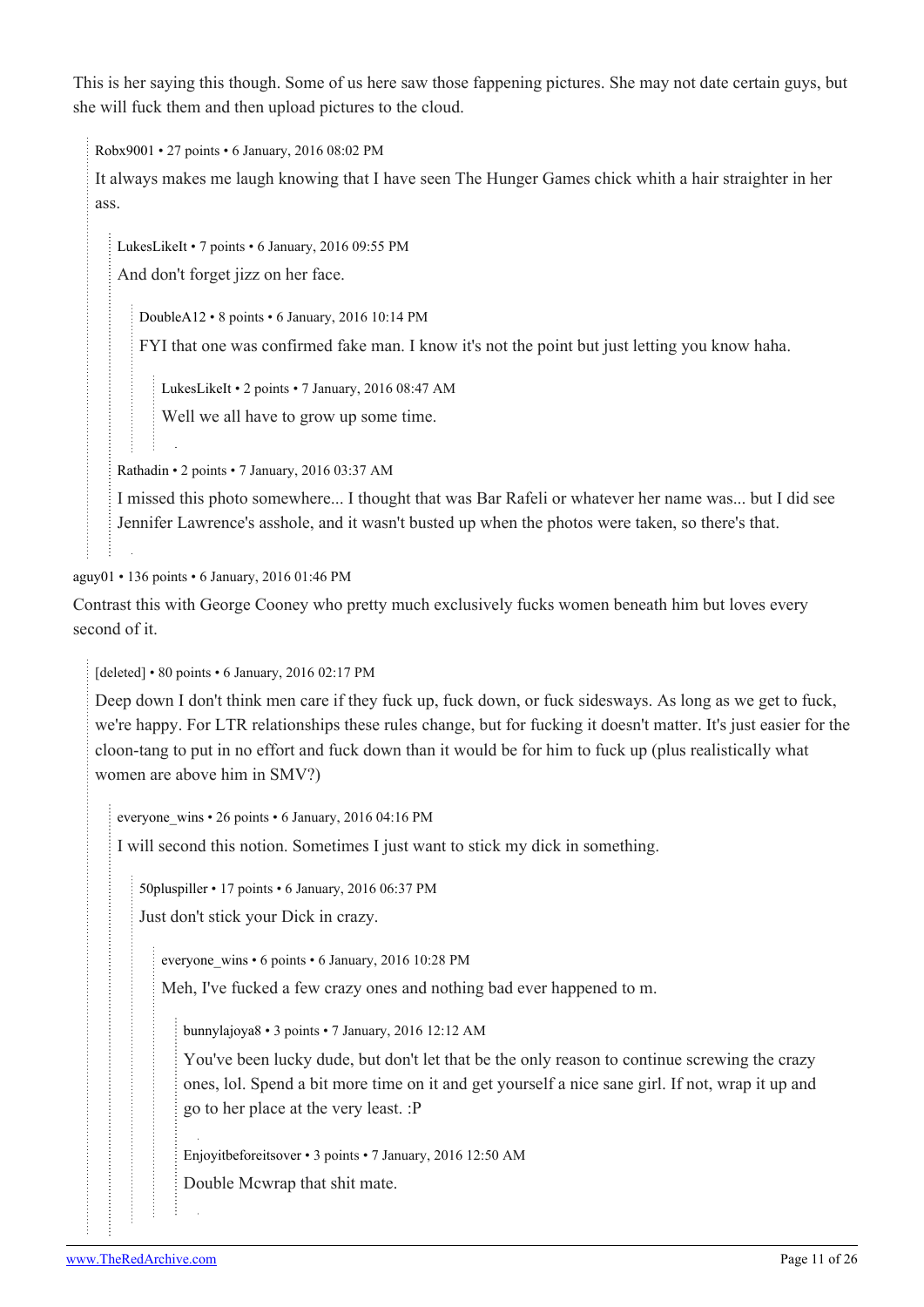[vandaalen](https://old.reddit.com/user/vandaalen) • 12 points • 6 January, 2016 11:36 PM

Deep down I don't think men care if they fuck up, fuck down, or fuck sidesways.

[Relevant](https://youtu.be/aAfOcUX7zKY?t=90).

[aguy01](https://old.reddit.com/user/aguy01) • 2 points • 7 January, 2016 01:57 AM

Always bothers me how he says she wouldn't cheat.

[vandaalen](https://old.reddit.com/user/vandaalen) • 2 points • 7 January, 2016 06:55 AM

Well. Eveey woman you asked would say so and would also pass that test. The hamster is very real.

[DiscerningDuck](https://old.reddit.com/user/DiscerningDuck) • 1 point • 7 January, 2016 11:49 PM

he didn't say they wouldn't cheat...he said they would say they wouldn't, and pass the polygraph.

[skoobled](https://old.reddit.com/user/skoobled) • 3 points • 6 January, 2016 11:32 PM

The only problem with fucking up is you multiply your troubles. I get it that we all want to do it, but in the long run the maintenance will erode the benefits. Women get to fuck upwards. It's one of their many privileges

[Cloudwolf12341](https://old.reddit.com/user/Cloudwolf12341) • 140 points • 6 January, 2016 02:14 PM

Is that the black version of George Clooney?

[rpscrote](https://old.reddit.com/user/rpscrote) • 18 points • 6 January, 2016 08:58 PM

lost it. Missed the typo, checked back, hearty chuckle

[deleted] comment score below threshold • -9 points • 6 January, 2016 04:45 PM\*

Joke went way over my head.

[saml01](https://old.reddit.com/user/saml01) • 10 points • 6 January, 2016 08:31 PM

I dont think Clooney has a choice, hes probably the most alpha in the entire business and has been that way for a long time.

vengefully yours • 6 points • 6 January, 2016 08:24 PM

Most men fuck girls lower in smv, girls want a man higher in smv, that's how it works. Clooney can pick and choose, why go with a non famous ok looking girl? He is so far above her she can never do better, dread is inherent, shit tests irrelevant or nonexistent, she is easy to manage and probably wont fuck over his last few years of life.

[RetiredTimeHo](https://old.reddit.com/user/RetiredTimeHo) • 1 point • 7 January, 2016 11:58 AM

Women are ONLY attracted to superior men.

The only men fucking 'up' are beta simps who get shit on by their more attractive/dominant women.

[deleted] • 1 point • 7 January, 2016 10:39 PM

There's no women above him, whats he supposed to do, be chaste? Lol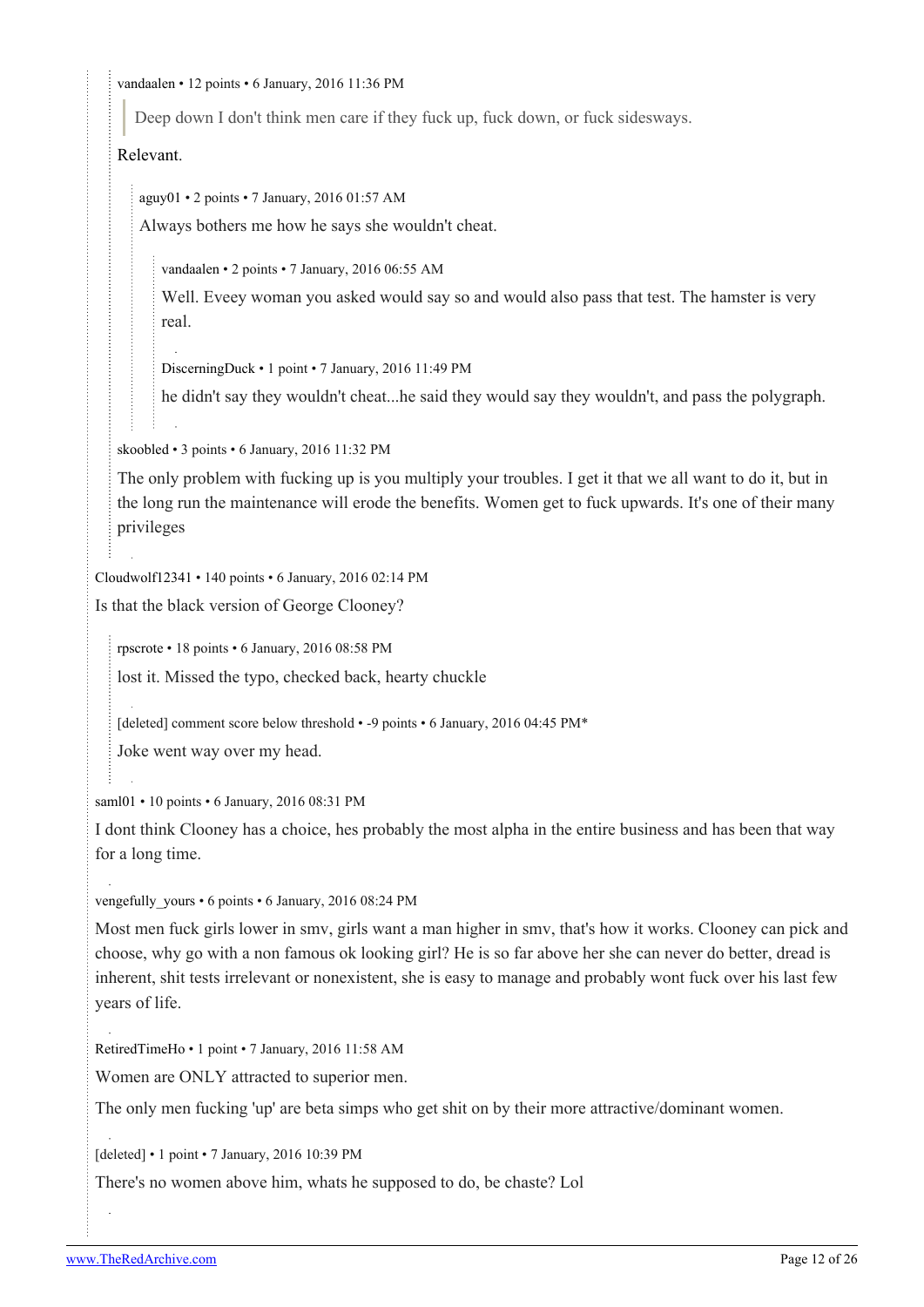[square-one](https://old.reddit.com/user/square-one) • 1 point • 8 January, 2016 04:04 AM

Didn't he get married? He's locked down to one puss now.

[qwerty622c](https://old.reddit.com/user/qwerty622)omment score below threshold • -6 points • 6 January, 2016 05:02 PM

I would argue that his wife Amal is pretty much a 10, along with being extremely intelligent. I wouldn't really say that she's beneath Clooney.

[its-iceman](https://old.reddit.com/user/its-iceman) • 24 points • 6 January, 2016 05:16 PM

His SMV is so high, he's still the catch in that relationship.

[qwerty622](https://old.reddit.com/user/qwerty622) • 2 points • 6 January, 2016 05:28 PM

Agreed, he's a catch, but saying "beneath him" implies something different. Put it this way, who would you consider a "match" for him outside of acting?

[its-iceman](https://old.reddit.com/user/its-iceman) • 9 points • 6 January, 2016 05:33 PM

I'm not sure honestly. Top of his game for almost 30 years (early ER days), multi-multi-multi millionaire, top 5 SMV for 20+ years...

[csehszlovakze](https://old.reddit.com/user/csehszlovakze) • 8 points • 6 January, 2016 10:24 PM

nah, she looks like if she was the daughter of Michael Jackson and Anita Sarkeesian

[bunnylajoya8](https://old.reddit.com/user/bunnylajoya8) • 2 points • 7 January, 2016 12:23 AM

I think she's attractive in a classy kind of way, but I can't unsee that comparison now..

[DoubleTappp](https://old.reddit.com/user/DoubleTappp) • 4 points • 6 January, 2016 07:07 PM

Qwerty, I'm absolutely 100% in your corner on that point. Based on everything I have read/know about her she is absolutely someone to LTR.

Saying that a woman of that "caliber" is beneath him is...fairly insulting. And at the end of the day it's fucking Clooney, let's not flap our lips about a relationship we truly know absolutely nothing about..... I'm looking at you TRP.

[vengefully\\_yours](https://old.reddit.com/user/vengefully_yours) • 6 points • 6 January, 2016 08:28 PM

She is lower than he is, even if she is ltr worthy. That is how it works. She wants a man of high value, higher than she is, and he very much is.

Doesn't matter if you don't like it, that's how it is in reality.

[DoubleTappp](https://old.reddit.com/user/DoubleTappp) • 2 points • 6 January, 2016 10:10 PM

Sure, but I feel that people are talking in here like they are going to be anywhere in the same class as Amal. Yes, I agree, you don't get much higher SMV than Clooney....

However, you don't get much higher than her either I am willing to bet.

vengefully yours • 0 points • 6 January, 2016 10:31 PM

Sure ya can get higher, she is ok looking, a bit older, she's not appearing to be an entitled bitch, very feminine, but she is not the pinnacle of girl.

[DoubleTappp](https://old.reddit.com/user/DoubleTappp) • 4 points • 6 January, 2016 10:43 PM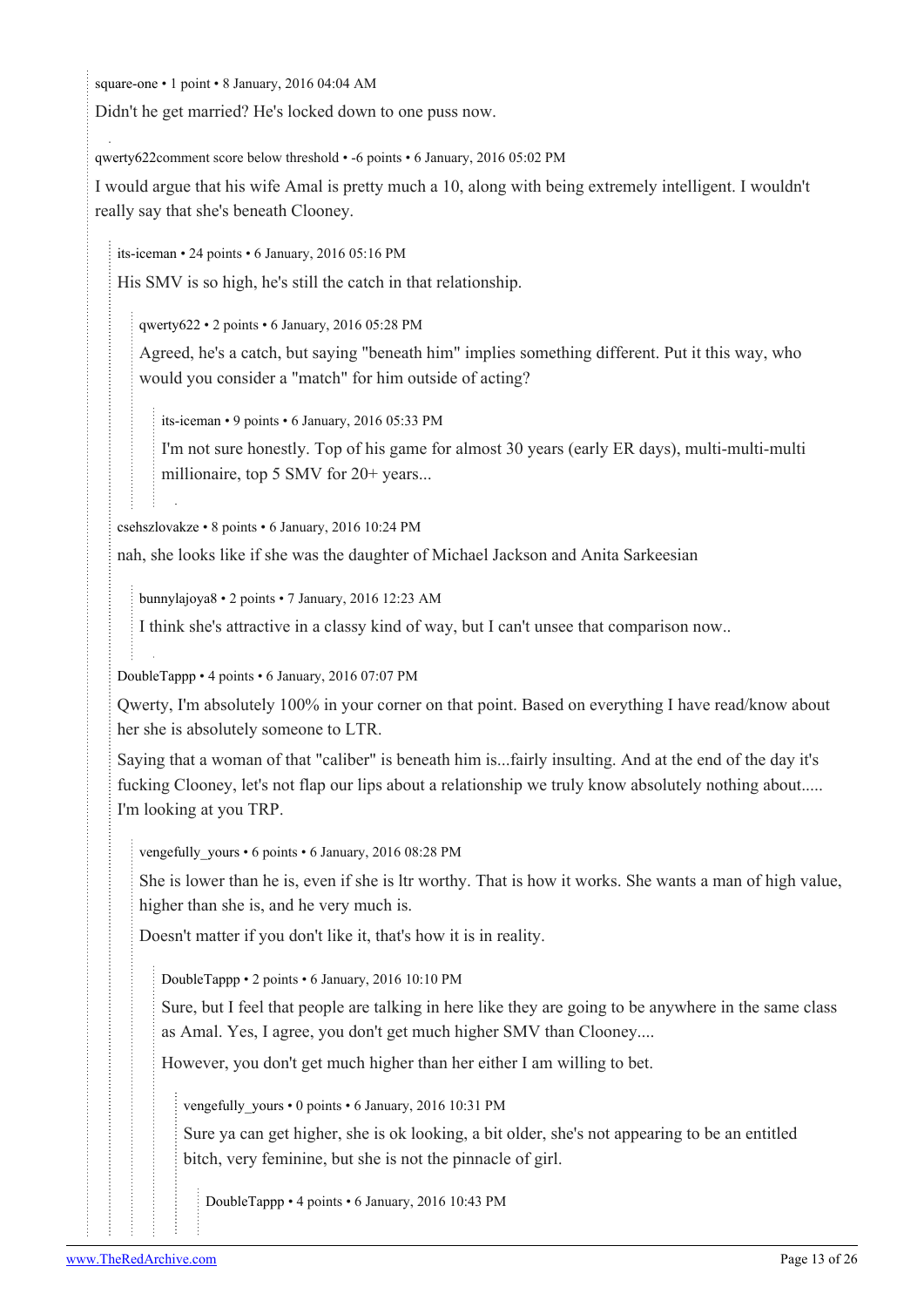Maybe not your pinnacle, but I think Clooney certainly made his choice. Which is one I would argue we can trust, you know, with his stratospheric SMV.

You guys are too busy swallowing to realize she is very highly accomplished human being. Holy shit, and she doesn't look half bad in a skirt either.

[vandaalen](https://old.reddit.com/user/vandaalen) • 2 points • 6 January, 2016 11:44 PM

I think Clooney certainly made his choice

That doesn't matter. We are not discussing taste, but objective value here.

Clooney could break up with her and have another ten woman of her caliber by dawn, while it will be incomparable harder for her to get commitment from a man with an SMV like Clooney.

vengefully yours • 1 point • 7 January, 2016 08:44 PM

It's the same dynamic I had with my second wife, he is so far out of her league that she will never do better. That makes it easier and less risky for a man with something to lose. My situation was different because me ex is socially awkward and naive about people. Clooney's wife isn't, so the chances of her jumping ship to a lesser man are minimal. My ex only needed someone who was interested, desperate enough to want her, and temporarily appeared better than me (sick for six months), but that girl Clooney has isn't as socially stupid as my ex.

He chose wisely. He could have any girl he wants, and if she was like most Hollywood bitches, she would make his life hell. Why is Anniston single? Lawrence is single because? Liz Taylor was married multiple times...

Because they're difficult to live with due to constantly shit testing.

He didn't want a 10, or a famous girl, he wanted someone enjoyable to be around. So she is well below his status, and thus far less maintenance.

M3 Drifter • 1 point • 6 January, 2016 10:57 PM

Nah. Her massive chin and beginning bingo wings fucks it up. She looks damn good for a 37-year old though.

[waynebradysworldc](https://old.reddit.com/user/waynebradysworld)omment score below threshold • -5 points • 6 January, 2016 08:17 PM

She's a fucking women's rights attorney. Nothing more need be said.

[qwerty622](https://old.reddit.com/user/qwerty622) • 10 points • 6 January, 2016 08:21 PM

That's not correct. Did you just take a wild stab and hoped it stuck? She graduated from Oxford and then NYU for law school. She specializes in international law and human rights, both of which NYU ranks at or near the top for, and is clearly respected as she has represented Julian Assange.

[waynebradysworld](https://old.reddit.com/user/waynebradysworld)comment score below threshold • -12 points • 6 January, 2016 08:49 PM

That's a real wordy way of saying she works in law for women's rights. The claim stands

[qwerty622](https://old.reddit.com/user/qwerty622) • 3 points • 6 January, 2016 08:51 PM

Please, explain how defending Julian Assange is related to defending women's rights.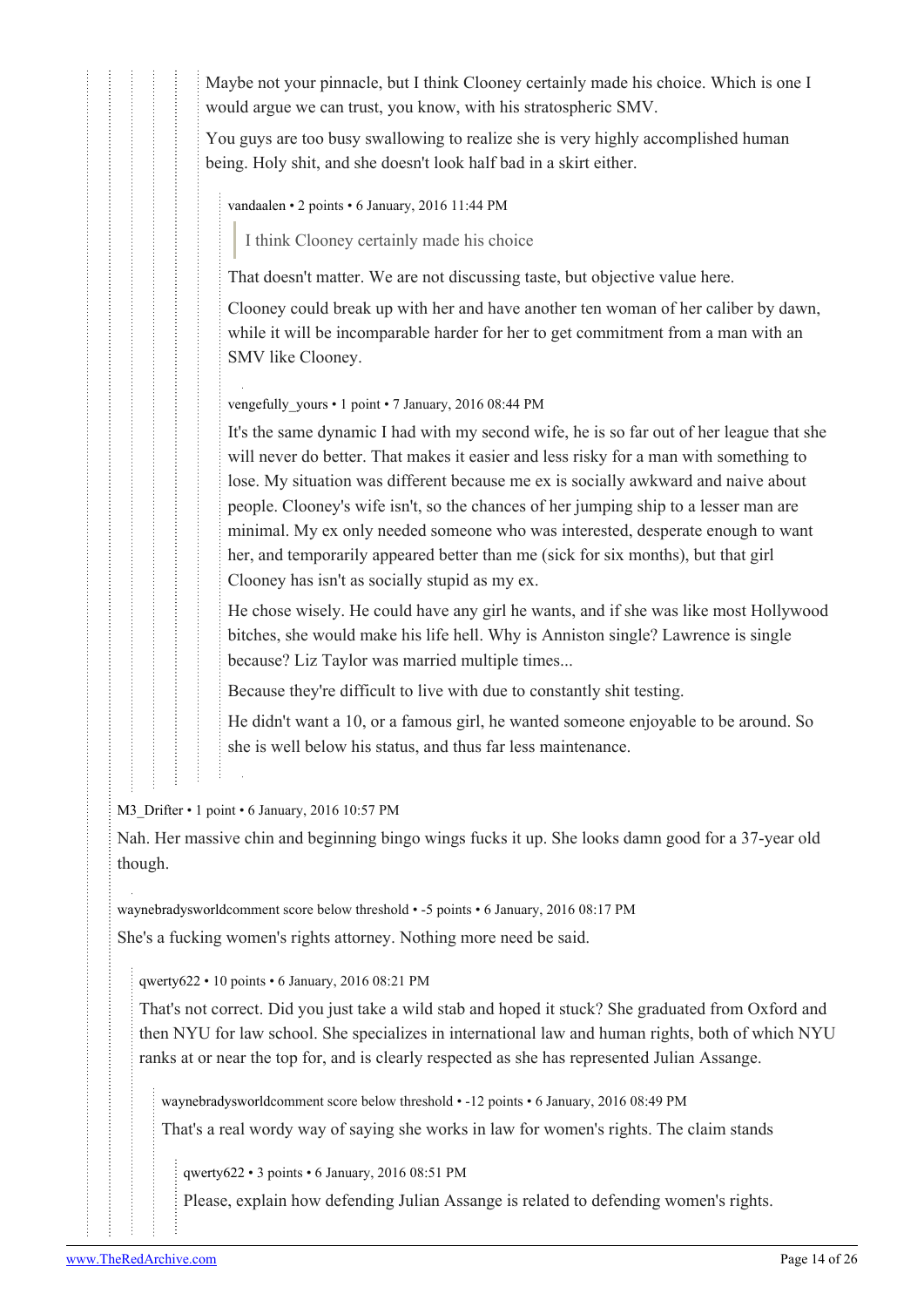[gloriasinefine](https://old.reddit.com/user/gloriasinefine) • 8 points • 6 January, 2016 08:58 PM Julian Assange is even accused of rape. [waynebradysworldc](https://old.reddit.com/user/waynebradysworld)omment score below threshold • -7 points • 6 January, 2016 09:24 PM Hilary has defended men too, does that mean she doesn't champion her own agenda? [648262](https://old.reddit.com/user/648262) • 1 point • 7 January, 2016 01:12 AM You don't answer questions. It reminds me of that Bill Burr sequence... When he argues with his girl and she starts dragging in other shit to the discussion as she knows she's lost and just wants to create some drama. [waynebradysworld](https://old.reddit.com/user/waynebradysworld) • 0 points • 7 January, 2016 01:50 AM He is demonstrating tu quo que and it is a waste of my valuable time to bicker, George is my homeboy

[Sdom1](https://old.reddit.com/user/Sdom1) • 62 points • 6 January, 2016 04:00 PM

I tried to read this whole post, but Jennifer Lawrence has to be one of the most boring human beings I've ever seen. Seriously, she's just tedious and arrogant. She was actually complaining that she wasn't paid as much as Christian Bale for one of her first big features because muh feminizm. That's like the kid at entry level bitching because he's not making what the head of a department makes. That guy paid his dues and put in the work, you haven't.

[ReasonFreak](https://old.reddit.com/user/ReasonFreak) • 40 points • 6 January, 2016 06:24 PM

The worst part is that she's almost certainly going to morph into an even bigger feminazi as she gets older and her SMV starts to wane but she's still alone. She thinks it's bad not being attracted to many men, imagine how she'll feel when not many of them are attracted to her either.

[Sdom1](https://old.reddit.com/user/Sdom1) • 13 points • 6 January, 2016 09:43 PM

She will have to cry herself to sleep on her huge pile of money. Boo fucking hoo.

[deleted] • 19 points • 6 January, 2016 10:04 PM

Actually, yeah. Almost definitely, she will.

Money is nice at first, but it's nothing compared to status, family, power. Money is grease, not the machine itself. So yeah. It wouldn't surprise me at all to see someone like her rich but miserable.

[deleted] 6 January, 2016 11:54 PM

[deleted]

[Enjoyitbeforeitsover](https://old.reddit.com/user/Enjoyitbeforeitsover) • 3 points • 7 January, 2016 12:57 AM

I honestly don't find her attractive, meh. Just head down to your fucking mall to begin with and you'll find way far more gorgeous women there.

[deleted] • 10 points • 6 January, 2016 05:58 PM

Right she's gonna make Gwenith Paltrow look like an angellic sweetheart.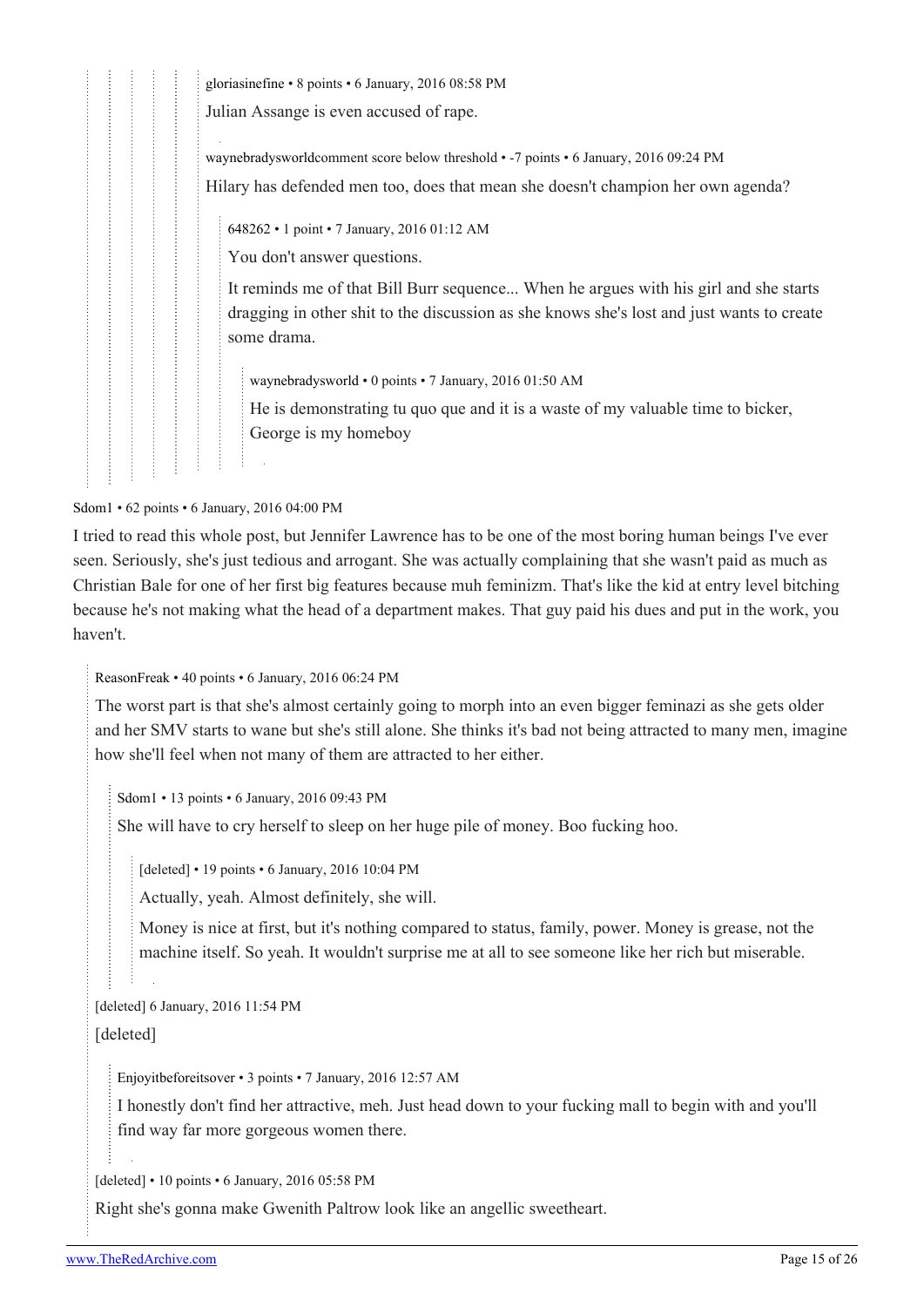[Sdom1](https://old.reddit.com/user/Sdom1) • 5 points • 6 January, 2016 09:45 PM

She couldn't carry Gwyneth's fucking jock strap when it comes to SMV. Even a foot away from the wall, Gwyneth is hotter than Lawrence.

[deleted] • 12 points • 6 January, 2016 10:05 PM

She's also notorious for being a cunt and has 20 more years of practice.

[Sdom1](https://old.reddit.com/user/Sdom1) • 4 points • 7 January, 2016 12:07 AM

Did I say she was a nice person? I just said she's hotter than Lawrence, which is true.

[deleted] • 1 point • 7 January, 2016 12:22 AM

Context is important, notice what I replied to...we were speaking on shitty attitude...not looks.

[creatorman](https://old.reddit.com/user/creatorman) • 2 points • 7 January, 2016 04:58 AM

Lol? Flat chested stick figure of a human being? What shit genetics are you chasing dude

[Sdom1](https://old.reddit.com/user/Sdom1) • 1 point • 7 January, 2016 04:15 PM

Go look at pictures of her when she was younger, before she stopped eating. There's no contest. Her facial features and overall appearance are far more beautiful and refined.

Also, J Law isn't as busty as she appears - go dig up her nudes from the fappening. Her body is a 7 at best, and her tits don't look that great out of a bra.

I've met women more beautiful than J Law. I don't know if I've ever met one as good looking as Paltrow.

[deleted] • 14 points • 6 January, 2016 04:40 PM

She was never cute in the first place though.... if she wasn't famous she probably wouldn't be looked at twice by most people.

[deleted] • 3 points • 6 January, 2016 10:38 PM

Using my "If she were a nobody, and I met her in a random bar" approach to a gauge a famous woman's actual hotness, I think you're right. Not ugly, just..."meh".

[LeonZan](https://old.reddit.com/user/LeonZan) • 22 points • 6 January, 2016 04:34 PM

JLaw is a 7/10 at her best.

I don't understand why people keep trying to convince others she's anything special

[anecdotal](https://old.reddit.com/user/anecdotal) • 16 points • 6 January, 2016 06:45 PM

Her shtick is "I'm just a normal girl doing big things!" I think she's mainly there to serve as an achievement/power fantasy for every day, average females. Then I think guys inflate her value because she seems like the "cool chick."

[LeonZan](https://old.reddit.com/user/LeonZan) • 6 points • 6 January, 2016 07:21 PM

Thats exactly why I don't find her appealing.

Small chest/ass and plain face aside, I'm not particularly attracted to the "normal girl" persona she is trying so hard to sell.

If she has normal looks and a normal personality, I don't really see what's so special about her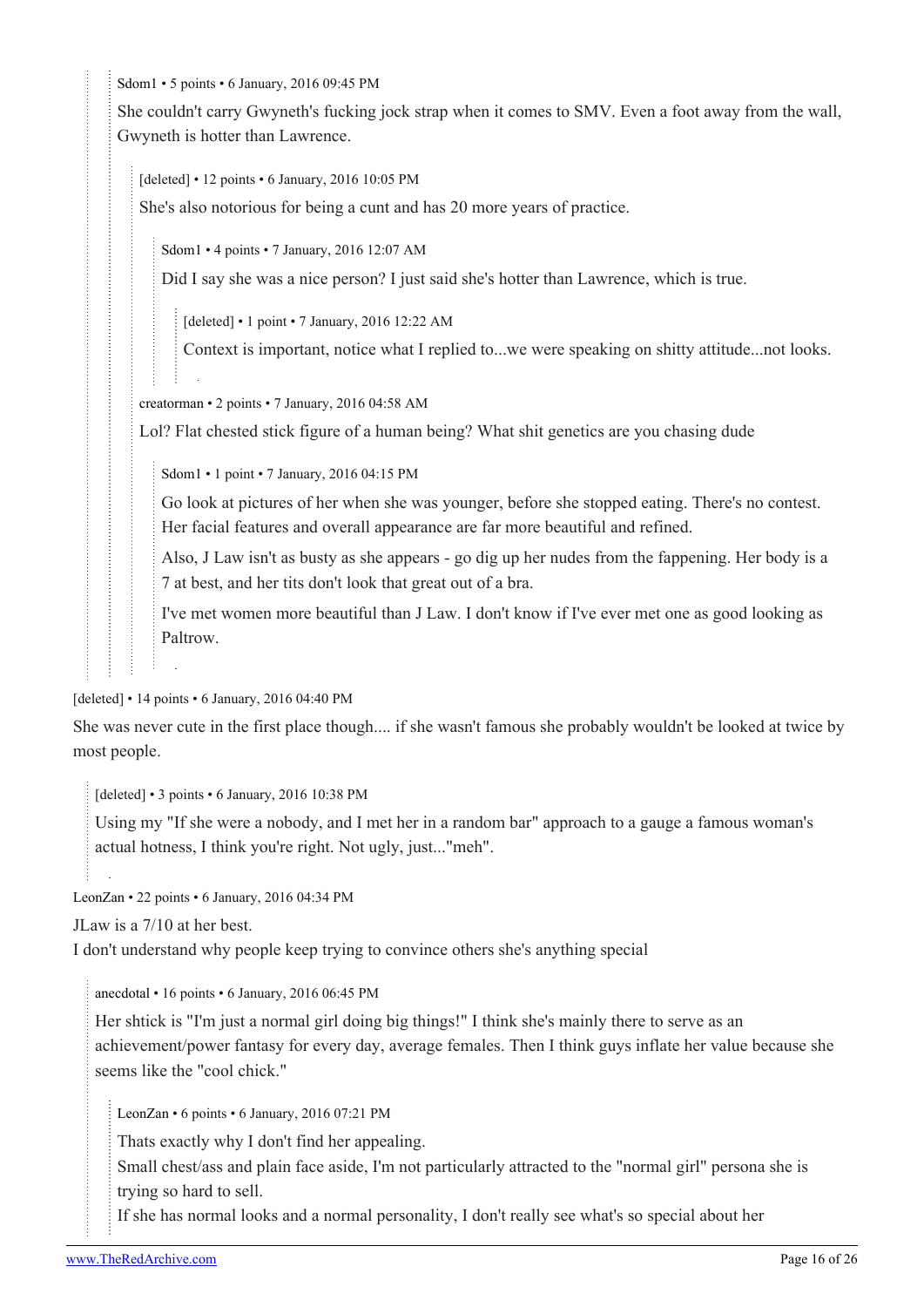[its-iceman](https://old.reddit.com/user/its-iceman) • 14 points • 6 January, 2016 05:18 PM

She will be the Sarah Jessica Parker of this younger generation of women. They think she's beautiful and perfect.

[rpscrote](https://old.reddit.com/user/rpscrote) • 10 points • 6 January, 2016 09:02 PM

I hope she doesn't horse around too much and foal it all up like Sarah Jessica Parker. I bet jlaw isn't as equine-animous as she thought she was judging by the quotes in the top comment.

[Uptonogood](https://old.reddit.com/user/Uptonogood) • 5 points • 6 January, 2016 10:28 PM

What you did there. I see it.

[deleted] • 1 point • 9 January, 2016 05:05 PM

Now, now. I despised that fucking TV show, but, it's not nice how people keep being mean about that poor woman's looks.

[scissor\\_me\\_timbers00](https://old.reddit.com/user/scissor_me_timbers00) • 4 points • 6 January, 2016 07:30 PM

Dude go see American Hustle. She was a 9 in that. In the everyday she's probably a 7-8 typically. The Sarah Jessica Parker analogy I disagree with too. She's like sub 5.

[LeonZan](https://old.reddit.com/user/LeonZan) • 2 points • 6 January, 2016 08:13 PM

No amount of make up and special effects can change the fact that she is a b-cup with a smaller ass than mine.

I find her face painfully simple as well

[deleted] • 2 points • 7 January, 2016 09:32 AM

Then your ass must be juicy af.

[deleted] • 2 points • 6 January, 2016 10:15 PM

In real-life terms she's definitely an 8. Don't make the mistake of comparing her to other celebrities, but rather to real women you meet on the street.

[https://www.google.com.au/search?q=jennifer+lawrence&espv=2&biw=1219&bih=711&source=lnms&tbm](https://www.google.com.au/search?q=jennifer+lawrence&espv=2&biw=1219&bih=711&source=lnms&tbm=isch&sa=X&ved=0ahUKEwjCvdbHm5bKAhUJHJQKHUR2BWQQ_AUIBigB) [=isch&sa=X&ved=0ahUKEwjCvdbHm5bKAhUJHJQKHUR2BWQQ\\_AUIBigB](https://www.google.com.au/search?q=jennifer+lawrence&espv=2&biw=1219&bih=711&source=lnms&tbm=isch&sa=X&ved=0ahUKEwjCvdbHm5bKAhUJHJQKHUR2BWQQ_AUIBigB)

[Rathadin](https://old.reddit.com/user/Rathadin) • 3 points • 7 January, 2016 03:51 AM

I don't know why you're being downvoted. Yes, when she's in full make up and during the times of the year when she has to work out to look great in physical movies like Hunger Games & X-Men, she's a 7 or 8, depending on your personal taste. I don't care for blondes, and I don't really care for her "face shape", so she's pretty to me, but she's never been a celebrity crush of mine, compared to someone like Megan Boone for instance, who I legitimately consider a 9.

[LeonZan](https://old.reddit.com/user/LeonZan) • 1 point • 7 January, 2016 04:46 AM

If she is an 8 then im a fucking 10.

I can go to the mall for 10 minutes and point out 10 girls that are more attractive than she is. Yall need to go outside more

[fignootins](https://old.reddit.com/user/fignootins) • 23 points • 6 January, 2016 07:12 PM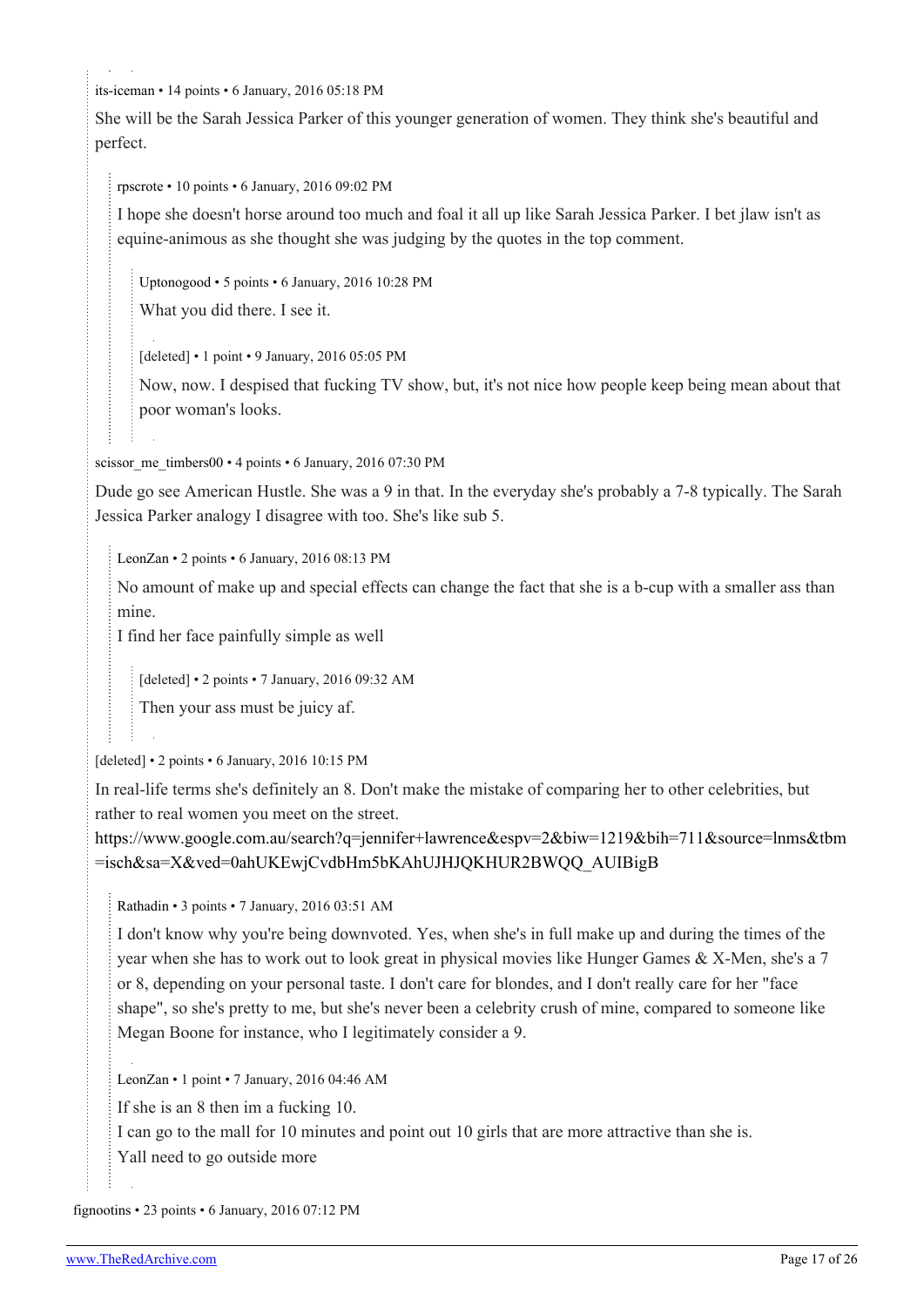Reddit thinks she's some kind of quirky, down-to-earth unicorn too lol

[Robx9001](https://old.reddit.com/user/Robx9001) • 14 points • 6 January, 2016 08:09 PM Same for Emma Watson. Who very likely is in the same boat.

[rpscrote](https://old.reddit.com/user/rpscrote) • 33 points • 6 January, 2016 09:05 PM

The Emma watson thing is fucking hilarious. She's on record saying "Men should share their feelings and be emotional and they don't have to adhere to male standards like playing sports and being muscular!" literally at the same time that she's fucking the captain of the Oxford football (soccer) team. Definitely lol worthy

[Uptonogood](https://old.reddit.com/user/Uptonogood) • 7 points • 6 January, 2016 10:32 PM

That's like standard TRP. Even the PUA guys know they should go by what they do, and not what they say.

[psycho-logical](https://old.reddit.com/user/psycho-logical) • 1 point • 7 January, 2016 01:12 AM

Can't find anything she's said like that besides, "Men can be imprisoned by gender roles..."

Do you have an actual quote? Or are you filling the narrative?

[Rathadin](https://old.reddit.com/user/Rathadin) • 0 points • 7 January, 2016 03:41 AM

I remember her being on Letterman talking about that shit... the guy damn near quoted it verbatim.

[rpscrote](https://old.reddit.com/user/rpscrote) • 0 points • 8 January, 2016 08:00 PM

there's an article of her saying these things. I am paraphrasing. Here's some links:

[http://www.theguardian.com/global-development/poverty-matters/2014/oct/03/emma-watsons-un](http://www.theguardian.com/global-development/poverty-matters/2014/oct/03/emma-watsons-un-gender-equality-campaign-is-an-invitation-to-men-too) [-gender-equality-campaign-is-an-invitation-to-men-too](http://www.theguardian.com/global-development/poverty-matters/2014/oct/03/emma-watsons-un-gender-equality-campaign-is-an-invitation-to-men-too). Here too:

[http://www.cosmopolitan.com/entertainment/a39782/emma-watson-internets-most-fascinating/.](http://www.cosmopolitan.com/entertainment/a39782/emma-watson-internets-most-fascinating/) Part of that "He for She" movement she was a spokeswoman for. And it appears it was a rugby player, not football. Same idea.

[http://www.mirror.co.uk/3am/celebrity-news/emma-watson-splits-boyfriend-matthew-4795085.](http://www.mirror.co.uk/3am/celebrity-news/emma-watson-splits-boyfriend-matthew-4795085)

Sept and Oct, 2014 is the date for her "Men should be sensitive too!!11!1" speech and Dec, 2014 is when she split with that dude according to that shitty tabloid website. Thus, she was literally saying "Men should be sensitive!!" at the same time as fucking the rugby player. I rest my case.

[deleted] • 1 point • 7 January, 2016 07:09 AM

My god women have ZERO self awareness, it's insane.

[WordsNotToLiveBy](https://old.reddit.com/user/WordsNotToLiveBy) • 11 points • 6 January, 2016 09:21 PM

That's because most of Reddit is BP and beta af.

[needsomehelp3211](https://old.reddit.com/user/needsomehelp3211) • 5 points • 7 January, 2016 12:27 AM

She manufactures a "down-to-earth, normal girl!" personality specifically geared to enrapture the beta neckbeards that populate Reddit. They can fantasize about one day getting a girl like her because she's "sort of like them".

The Reddit crowd knows that it would be a little too absurd to even fantasize about them getting with truly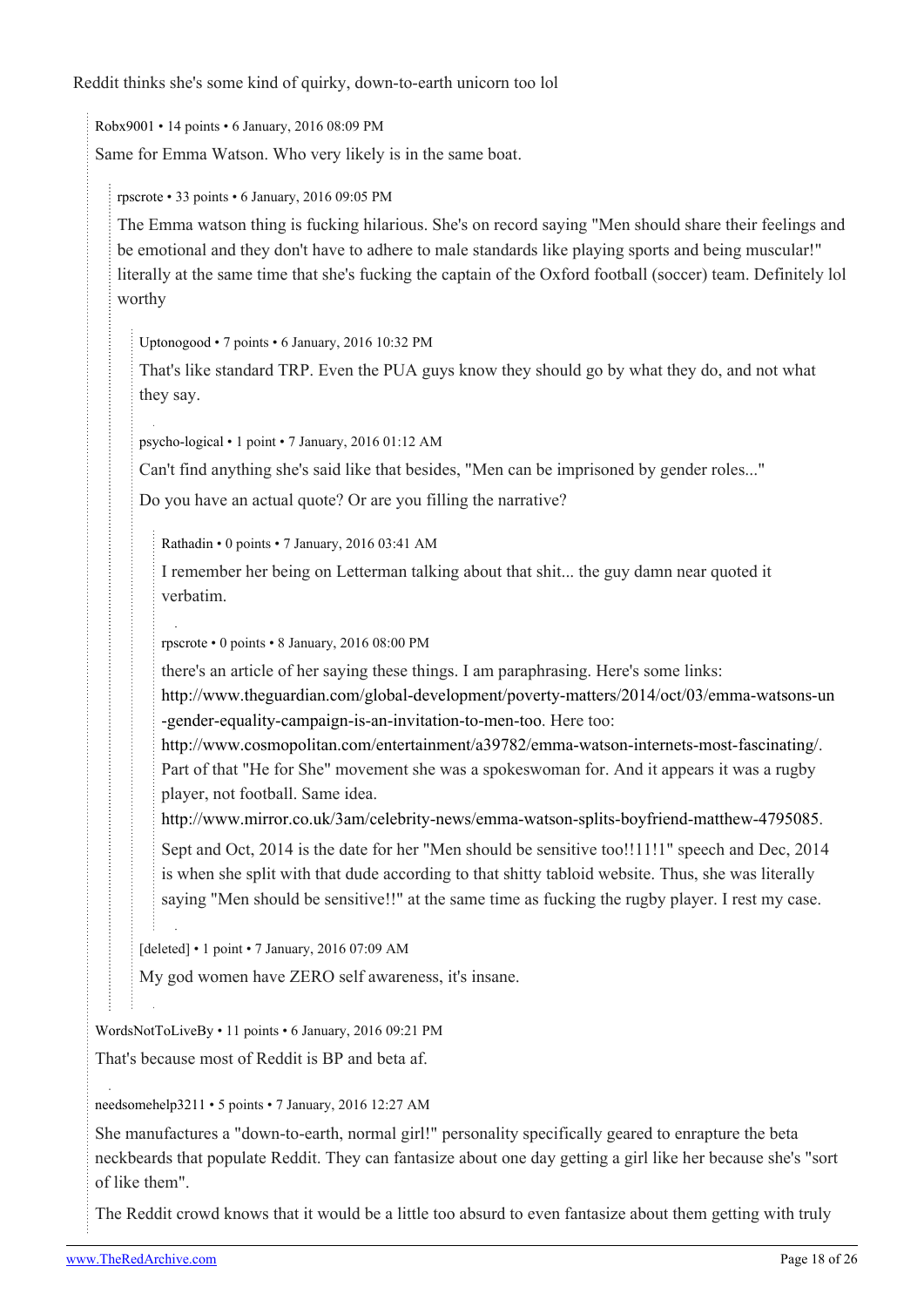10/10 gorgeous models; it's so unlikely that it can't even fool their subconscious. So they'll settle for Lawrence, because she at least has a [carefully cultivated] aura of being on their level.

### [Momo\\_dollar](https://old.reddit.com/user/Momo_dollar) • 16 points • 6 January, 2016 07:46 PM\*

You guys are looking at this the wrong way. She will be attracted to the most exclusive pool of men. Yet guys in that pool view her as stained and don't want to date/ltr her and definitely don't want her to be the mother of their kids. Her asshole is a brand, an online caricature, men in the top 1% view her as nothing more than a secret pump and dump and anything more will be bad for THEIR image

[EvilPenName](https://old.reddit.com/user/EvilPenName) • 15 points • 6 January, 2016 06:04 PM

Well of course she thinks this way now, she is hot (in the movie industry) and young. Let's fast forward a decade when time has sapped her youth away and now she is getting roles for the Mom instead of the hot twenty something. Bet she sings a different tune then. Suddenly you will see her married to someone and trying to pop out kids to stay in the headlines.

[ReasonFreak](https://old.reddit.com/user/ReasonFreak) • 13 points • 6 January, 2016 06:06 PM\*

This ties into some thoughts I've been having recently about beautiful women.

Before TRP I used to look at them and think, "There goes a golden goddess, the key to happiness." Now I find myself thinking about how she'll look in another ten years, how she's probably lonely and confused from discounting 90% of men right off the bat, and how unlikely she is to strike while the iron is hot and nab the best guy she can while she's still in her prime.

There are plenty of beautiful women in the world but how many of them are beautiful and unplugged?

[deleted] • 1 point • 6 January, 2016 10:12 PM

how many of them and beautiful and unplugged?

Zero and counting... Negative three, when adjusted for inflation.

[porkmaster](https://old.reddit.com/user/porkmaster) • 10 points • 6 January, 2016 07:37 PM

[Nicholson](http://www.elcinedeloqueyotediga.net/wp-content/uploads/2014/01/LacazatalentosJenniferLawrenceOscarJackNicholson.jpg) really made an impression. He's the type of guy she needs.

[Linrraba](https://old.reddit.com/user/Linrraba) • 9 points • 6 January, 2016 01:49 PM

Cant blame her. Dating Chris Martin should be used as insonia treatment.

[scissor\\_me\\_timbers00](https://old.reddit.com/user/scissor_me_timbers00) • 5 points • 6 January, 2016 07:35 PM

Yeah he seems like a blue pill beta bitch for sure

[deleted] • 11 points • 6 January, 2016 03:03 PM

Ol ostrich neck Jlaw...she could be a 7 or 8 but she's a cunt with a nasty ass attitude and a huge feminist streak so she's more like a -2.

[deleted] • 0 points • 7 January, 2016 09:34 AM

Because your opinion is oh so important. Jennifer Lawrence wouldn't use you to wipe the dirt off her shoes.

[deleted] • 2 points • 7 January, 2016 02:32 PM\*

Aw did I insult your Waifu? You're the kind of guy that keeps a jar of his own sperm with a MLP figure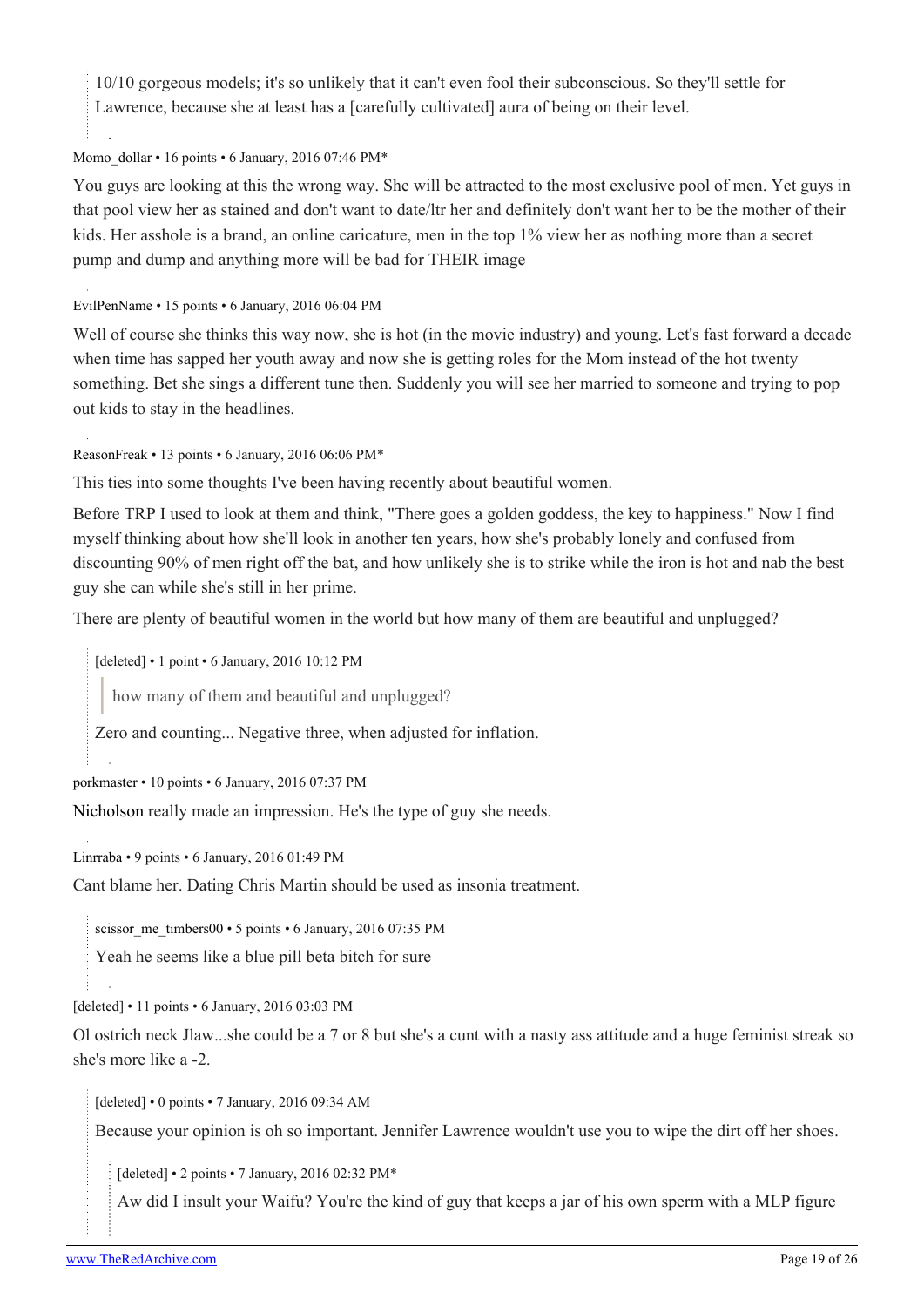swimming around in it aren't you.

[deleted] • 9 points • 6 January, 2016 10:09 PM

Even Instagram models are a lot hotter and much lower maintenance than this lady. Jennifer Lawrence's head has been pumped to the moon with her fame, she's probably looking for a billionaire.

You can get a much better deal down here in the real world. Hotter and not as much of a pain in the ass.

#### [unseen1unknown](https://old.reddit.com/user/unseen1unknown) • 6 points • 6 January, 2016 07:00 PM

Shes just another propaganda tool used by hollywood to convince girls they can all be strong independent women. I just read the piece as saying its ok for girls to be so picky and stuck up even when their physical SMV is no where near what they think it is.

No sympathy for these shit role models let them wallow in fucking misery, i always thought young women should follow Audrey Hepburns example anyway (if they just HAVE to get there guidance on how to act from movies)

#### [topapito](https://old.reddit.com/user/topapito) • 3 points • 7 January, 2016 01:58 AM

If I may, I'd like to offer another angle on Jennifer. She has become a man. Now, I don't mean that literaly, but what it means is, there are very few men that can offer her any value that she doesn't already have. There are many women that have reached those levels and when they do, they are almost certainly out of the range of all but a handful of men.

Basically, they own the position of the alpha male even if they don't want it. JLo's longest relationship was to an alpha male. After that, she's basically paying for hooker men. Jennifer will either find some guy who is much richer than her and an alpha or wind up with poor betas who look hot. She seems to want an alpha, so I don't see her buying love just yet. She'll come around.

This subject is very intriguing as it firmly establishes the need women have to date/marry above their station, as well as how money and status can blur the rules of the game. Making it impossible for women like the Jennifers to ever fit into society's mold.

I agree with the analysis that women will always attempt to climb. The problem arises when they have reached the top rung on their own. There is nothing higher for them to look to. Obviously, she is forced to complain. Out of stock, sorry.

I'm willing to bet that many of the members here have the game to snag Jennifer given the chance. Precisely because what is taught here transcends just money and status. The psychological implications of "game" that we learn on this sub far exceed any level of status achieved by her wealth and status.

So let's go guys. Field report on hooking up with the Jennifers of this world? Hell, snagging Jennifer should be at the top of the list here.

## [deleted] • 4 points • 6 January, 2016 01:40 PM

Opposite flair mate, red pill examples are for how **we** should act, blue pill examples are for examples like this that exemplify reality.

Honestly the whole thing with the media is droll which is why I avoid it. With the media embellishing their SMV, it's pretty much all of them, like most are 7s and 8s just highly photoshopped in every press release photo, even the occasional 9 or 10 doesn't last long, 5-10 years and she's down to an 8 and they start heavily photoshopping them.

[deleted] • 14 points • 6 January, 2016 01:54 PM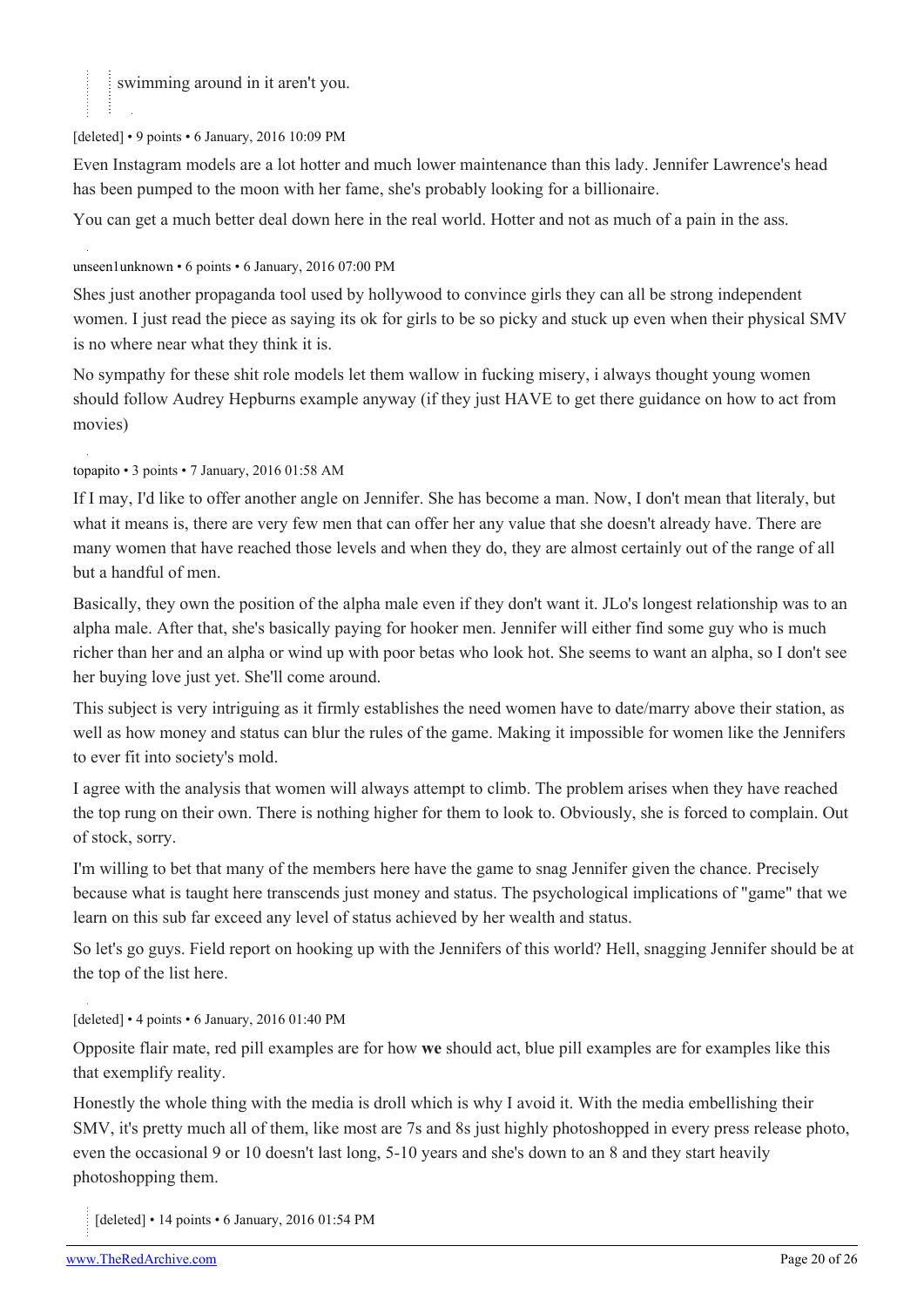I personally don't find Jennifer Lawrence that hot. Shes like a 7 in my eyes.

Physio Tool • 11 points • 6 January, 2016 02:28 PM

without makeup she's a 5. With makeup she goes up to a 7. I occasionally wank it to hot celebrities and I've never ever felt compelled to wank it to her.

[deleted] • -4 points • 6 January, 2016 02:32 PM

There's this fascinating thing called porn... You should try it out sometimes.

[deleted] • 2 points • 6 January, 2016 02:13 PM

I agree, OP was generous with the 8, I don't see why she's suddenly so up and coming, maybe it's uglier women liking the lack of pressure.

[NightwingTRP](https://old.reddit.com/user/NightwingTRP)[\[S](https://theredarchive.com/r/TheRedPill/comments/3zpqjs/jennifer_lawrence_explains_her_feefees/)] • 10 points • 6 January, 2016 02:18 PM

I was indeed being generous. I was trying to avoid this degenerating into a discussion of how attractive she is.

[Newdist2](https://old.reddit.com/user/Newdist2) • -1 points • 6 January, 2016 04:21 PM

She's 25.

If you don't think she was hot at 19, you're probably a little bit gay.

[StoicCrane](https://old.reddit.com/user/StoicCrane) • 2 points • 6 January, 2016 07:21 PM

Safe to say that she's a solid 6 in spite of media status conditioning. All it does is aggrandize average looking women with superficial sensationalism.

[MajorStyles](https://old.reddit.com/user/MajorStyles) • 4 points • 6 January, 2016 04:54 PM

But what about Hunger Games? She is all powerfuuuuulllll!!!

[its-iceman](https://old.reddit.com/user/its-iceman) • 7 points • 6 January, 2016 05:18 PM

You know how I know you're gay?

[MajorStyles](https://old.reddit.com/user/MajorStyles) • 1 point • 7 January, 2016 02:31 PM

Sheldon from "The Big Bang Theory" is my favorite actor?

[jadedintheusa](https://old.reddit.com/user/jadedintheusa) • 5 points • 6 January, 2016 10:33 PM

I love all the guys here dismissing her looks. You can bet if one of them ever even got to the sniffing-buttholesphase with her that they'd be bragging endlessly about it here.

[deleted] • -1 points • 7 January, 2016 07:05 AM

you're right, we would brag about it.

but i'd also fuck Betty White and brag about it

[RedMoonAscendant](https://old.reddit.com/user/RedMoonAscendant) • -2 points • 7 January, 2016 02:32 AM

I'm down-voting you because I think you're full of shit. I think most men on this forum, if they were to fuck Jlaw, would just keep it to themselves and fuck her a few more times.

And I think most men on this forum don't think she's particularly attractive either. I know I find her only 8/10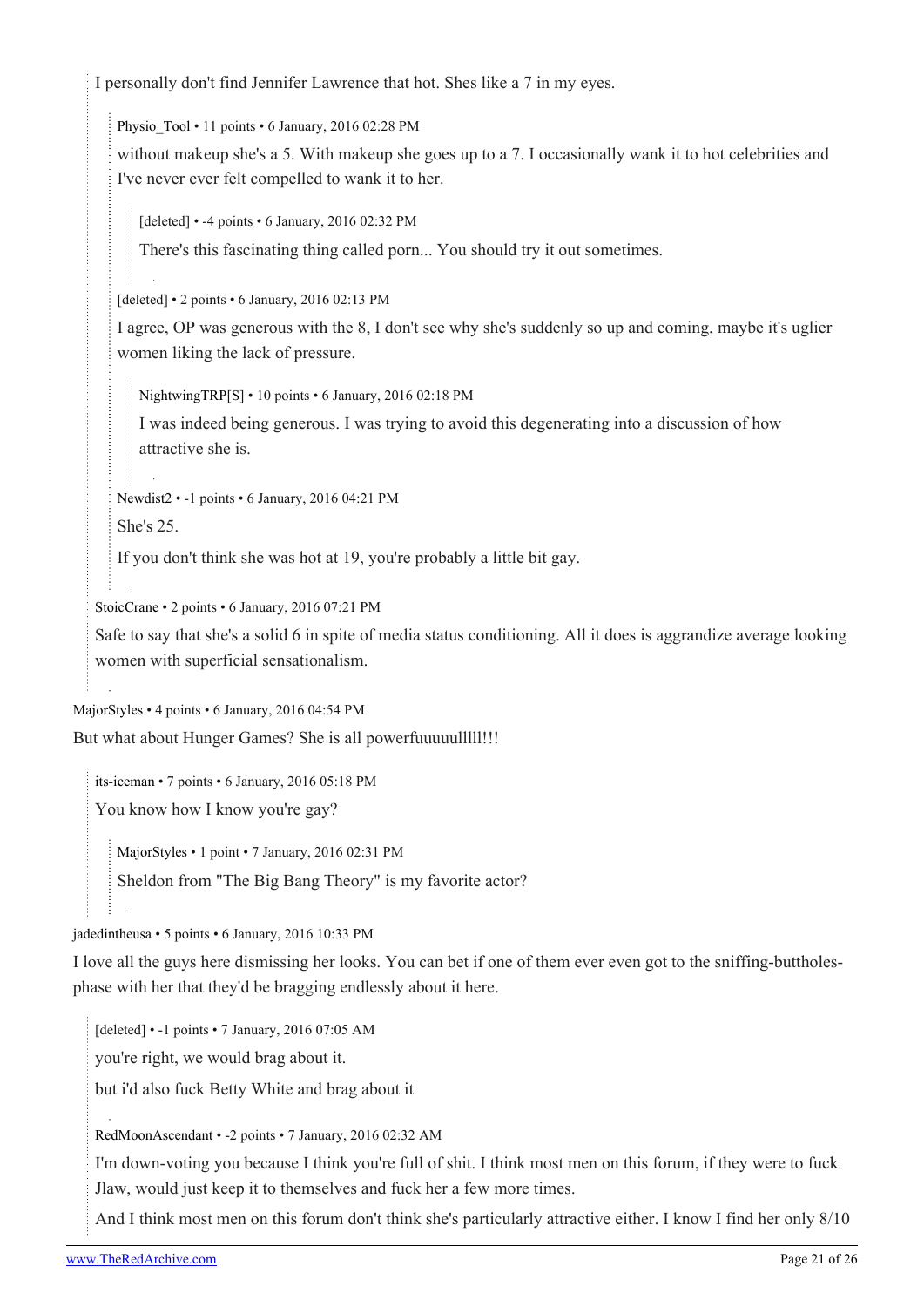when she's full makeup and full photoshop. Without, she's about a 4. No seriously.

[deleted] • 2 points • 6 January, 2016 11:30 PM

I agree with OP.

She is hot, but not like super star hot. I have fucked girls hotter.

What more she is a youthful beauty.

35 year old Jennifer Lawrence is going to be like, one of the top three hottest moms at a PTA meeting level of hotness. Nothing more.

[TaylorWolf](https://old.reddit.com/user/TaylorWolf) • 0 points • 7 January, 2016 12:07 AM

It seems like most people think she is either a 10/10 or a 6. Lets be honest she is a solid 8 for sure. She had some sexy ass dance moves in that silver linings movie. She does have that youthful glow maybe even a little baby fat in her cheeks

[deleted] • 0 points • 7 January, 2016 12:24 AM

Yeah I mean I have seen her naked pictures and she looks good, but no better than half the girls I used to look at on Abby Winters dot com or whatever.

I think 8 is an honest accounting. Maybe like a 22/30 per the Patrice O'neal method of girl rating.

[cynicalsimon](https://old.reddit.com/user/cynicalsimon) • 2 points • 8 January, 2016 06:44 PM

This is why I don't even give the mildest of attention to attractive women...yea, you must think I'm daft but I'm very serious. Attractive women are not worth your time because they simply are the most successful grown up children. I'm not in the mood to elaborate but if I was on the "mgtow" subreddit, all the other guys would get it

[Spilledmychips](https://old.reddit.com/user/Spilledmychips) • 3 points • 6 January, 2016 07:29 PM

Shows as a guy maybe you should be grateful that human connection can quite literally be from anyone.

Also, I've always been convinced from her deep Voice she might be wired to lean to the same sex.

[LegElbow](https://old.reddit.com/user/LegElbow) • 2 points • 6 January, 2016 09:09 PM

Even if you're a guy on her level, why would you want to deal with her and what she brings? The entitlement would be off the chain!

You would want a woman hotter(which isn't hard to find) and not as big a head.

[spuriousacademy](https://old.reddit.com/user/spuriousacademy) • 1 point • 10 January, 2016 11:42 AM

And a woman who doesn't have pics of her asshole on the interwebz

[deleted] • 2 points • 6 January, 2016 06:15 PM

Nice essay - something I thought about recently, as I disussed a short feature about her seen on TV with a friend. I think she looks like the girl next door (have you seen her leaked "fappining" imagery?). I mean she is no Charlize Therone in her twenties, nor Katharine Hepburn or something like that. Heck she comes not even close. It's ridiculous. So fucking Liam Hemsworth is not enough for her? Seems like Miss Lawrence is in a real predicament concerning mating right now.

[deleted] • 4 points • 6 January, 2016 10:58 PM

the fappening killed her status I think...guys with lots of money don't want to be associated with a ghetto girl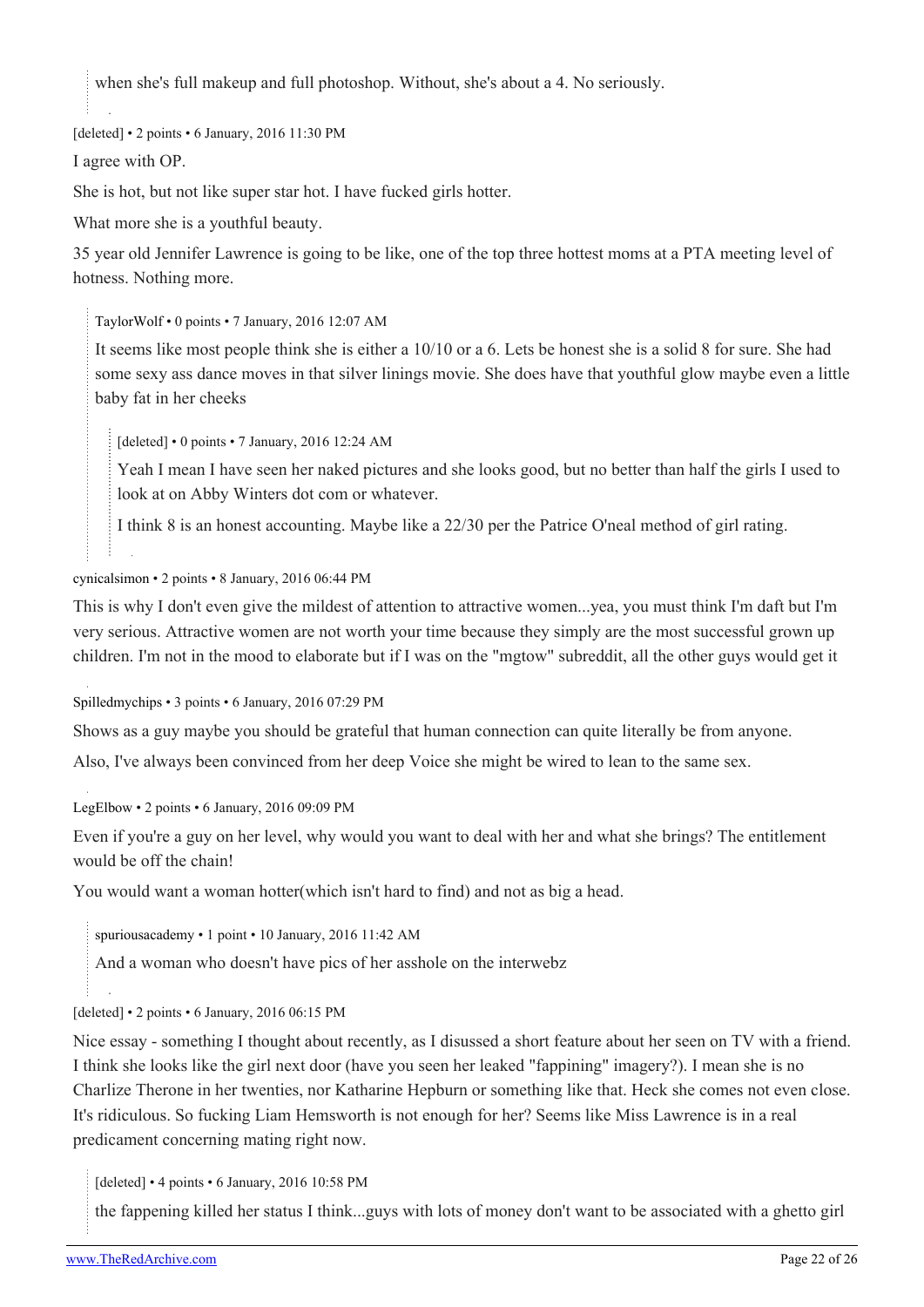like that. she was playing with her tits like they were pancakes.

[spuriousacademy](https://old.reddit.com/user/spuriousacademy) • 2 points • 10 January, 2016 11:41 AM

Completely accurate. A guy with higher SMV than her can afford to choose a woman who doesn't have pics of her open asshole all over the web.

She's destined to become pump n dump material for high power men, but no one with high SMV will want to wife her.

[RedMoonAscendant](https://old.reddit.com/user/RedMoonAscendant) • 0 points • 7 January, 2016 02:28 AM

You mis-typed "her tits looked like pancakes."

[deleted] • 1 point • 7 January, 2016 03:21 PM

She wants a classy guy but classy guys with money don't want trash. Hey it rhymes!

[redestofthereds](https://old.reddit.com/user/redestofthereds) • 2 points • 6 January, 2016 08:26 PM

For some reason I thought she was sexy in X-Men: First Class. Maybe she had the right amount of meat on her and her personality as Mystique still had innocence, which is what you want in a girl.

Other than that, she doesn't do anything for me.

[TheRealMewt](https://old.reddit.com/user/TheRealMewt) • 2 points • 6 January, 2016 11:10 PM

Sheesh, have a few nudes leaked and all of a sudden a girl thinks she's Queen Shit of Shit Mountain...

[deleted] • 2 points • 7 January, 2016 01:21 AM

Given by some of the music he writes, I'd say he's pretty bluepill and submissive

Whatever the outcome (IDK either way if he's Alpha/Beta), I think this is a flawed process to determine it. Any public person knows the value of thinking as you like, but behaving like others. They just may not know that we refer to it in this sub as Law 38.

Consider:

A politician that says what the blue-pill public wants to hear to get re-elected.

What a celebrity says in an interview where it behooves them to sound as normal as possible.

A pop singer who writes emotional songs so that he can fuck Chicks/Gwyneth Paltrow/Jennifer Lawrence.

It's one of my pet peeves with this sub. Would love to discuss further with anyone.

[deleted] • 0 points • 7 January, 2016 06:59 AM

I guess, I feel like some of the people who "made it big" could get away with logically pointing some RP stuff out. All the stats back up everything we say. Women don't settle, whores get divorced more but not male whores, I just don't understand how long the truth can be kept down.

[deleted] • 0 points • 7 January, 2016 11:21 PM

Get away with... Logically...

Anyone on this board will tell you that there's literally no upside to talking about it. Why? So you can be right?

[T0000009](https://old.reddit.com/user/T0000009) • 2 points • 7 January, 2016 02:31 AM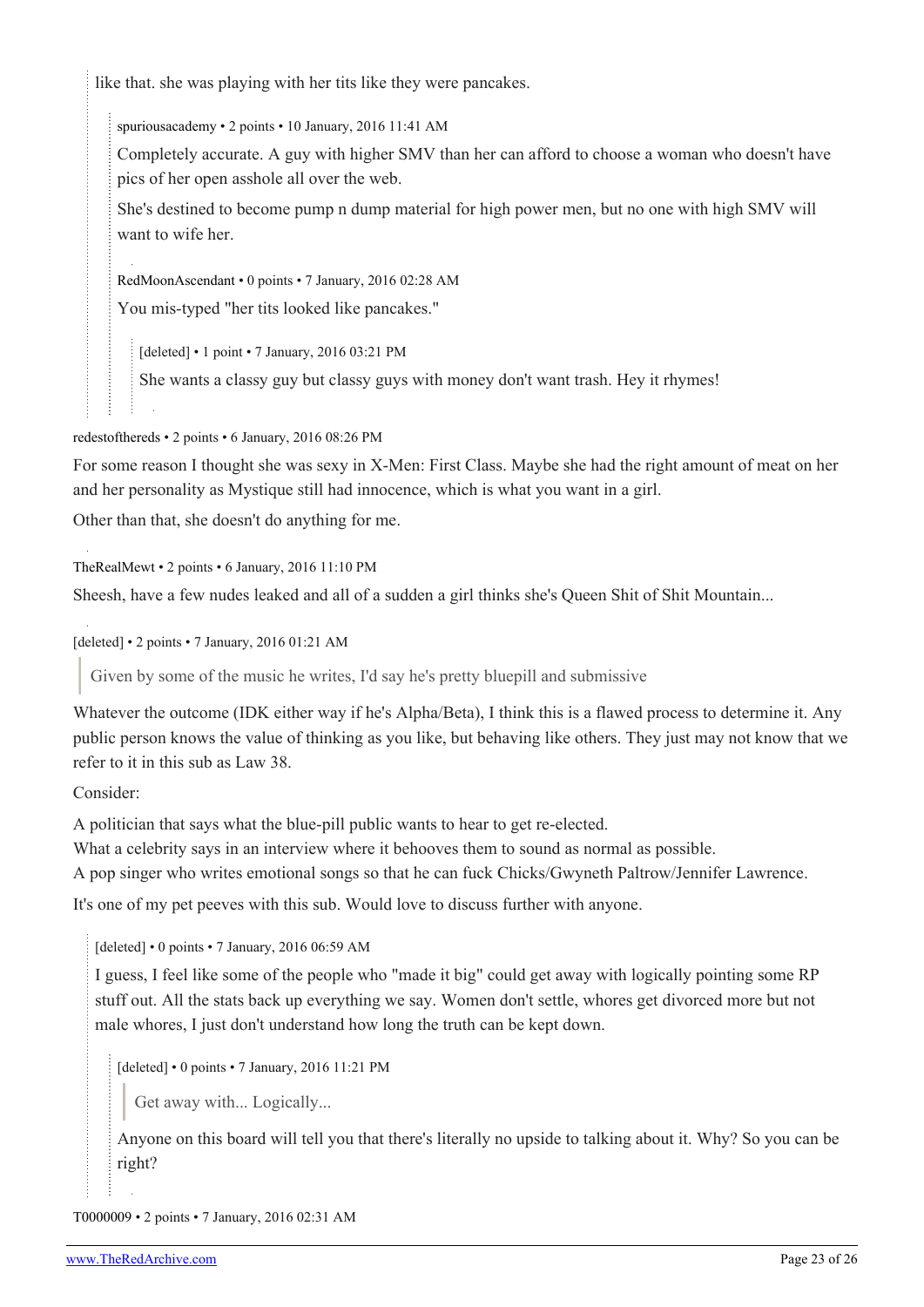This is one of the many reasons why in the old days they always kept females "barefoot and pregnant" slaving over a hot stove so to speak.....

When females entered the workforce to support the war effort in the 40's, and got a small taste of what men had, they wanted **ALL OF IT** for themselves after that. Granted they had no clue what life as a pack mule was, which men had already endured for a Milena and adapted to. So....Along came the nagging, the whining, the complaints, and the feminists burning their bra's and the dominoes continually fell and then **POW!** Here we are decades later and females are at the top of the heap, they can make the massive cash and gain all the social status of what was formerly the Ole' boy's club. Naturally these females didn't cook, or clean, or have any interest in creating a home or nesting anymore, they waned power and prestige, and an army of minions just like grandpa had so long ago when he was the CEO, instead of doing what came naturally.

At this point it has become impossible for females to "marry up" because they are already up higher than most of the men around them.... . . .

When females finally reached the mountains summit, they are completely shocked that so few people are up there with them.

[deleted] • 1 point • 7 January, 2016 05:57 AM

Dude I believe if a competent logical male was in a female's body he would be a fucking CEO easily.

[deleted] • -3 points • 7 January, 2016 09:42 AM

You believe that because you're biased in favor of your own gender, due to never having experienced being a female. You see what you want to see--your supposed superiority--instead of fact.

[deleted] • 3 points • 7 January, 2016 09:17 PM

Lol well if a male was in a female's body, he would get more support and attention than he ever got. He would be eligible for all kinds of quotas, scholarships, and preferential hiring. Just for being a woman!!

[deleted] • 1 point • 8 January, 2016 03:50 AM

Is it possible that she has a publicist who is telling her what to answer for these questions?

It's not like anyone is going to cross reference her answers, she can say what she wants to manipulate however she wants.

Call my cynical, but If I were a film star who's income were based on my persona and likeability, everything I said would have a rational behind and be in support of this.

[KyfhoMyoba](https://old.reddit.com/user/KyfhoMyoba) • 1 point • 9 January, 2016 12:30 AM

Caveat: I absolutely **adore** Jennifer Lawrence, mostly for her appearances on talk shows. I find her selfdeprecatory humor completely captivating and endearing.

Her tastes in men are not traditional. On her last appearance on Seth Meyers, she discussed her crush on him during her first appearance on SNL. She told of fantasizing about him for most of the week and being ready to ask him out up until a makeup girl told her that he was engaged. Also told of giving her phone number to Larry David (yeah, a total hunk), but he hasn't called yet. After winning her Oscar, Jack Nicholson walks up behind her while she is being interviewed, and says, "Congratulations. You remind me of an old girlfriend." She lights up and retorts, "How about a new girlfriend?" As he walks off, she mouths "**OH MY GOD!!**

Yes, Jack Nicholson can still slay mad pussy. But Seth Meyers? Larry David? I think that J Law's highest value is humor. Kinda why I like her.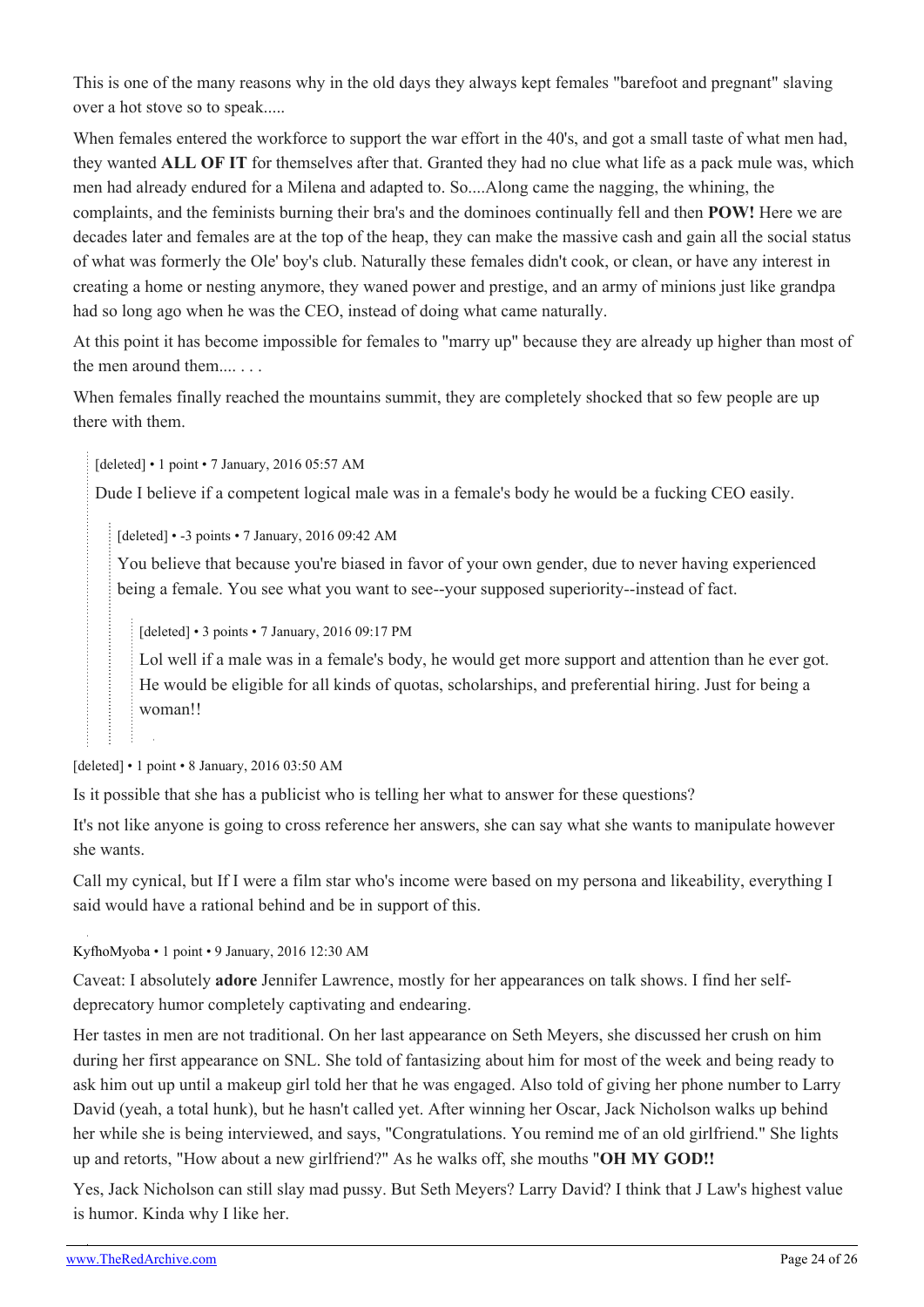[Rogerdodger1985](https://old.reddit.com/user/Rogerdodger1985) • 1 point • 9 January, 2016 02:05 AM

We give these people too much respect...what do actors really do besides have a career in pretend anyway?

I have met plenty of actors and the only thing that holds true is how let down you are after meeting them...they live sheltered and shallow lives.

Engineers build things, teachers mould youth...I wouldn't even characterize actors in the same stratosphere as the former (and other) professions.

Even athletes involved in high level athletics I mean that's a meritocracy they earn their place.

Actors get paid to pretend to be people of value...outside of going to see a movie who cares.

Anyway Lawrence is a 6 or 7 of she's lucky. Fame aside PASS.

[psycho-logical](https://old.reddit.com/user/psycho-logical) • 1 point • 7 January, 2016 01:19 AM

Why is status so important to high status women? They are freed from the needs of security giving them much more access to mates they are physically and mentally attracted to.

Like, why is millionaire supermodel Miranda Kerr dating Snapchat's skinny fat douche CEO?! She could absolutely do better, but her hamster won't let her.

[ledditor\\_1337](https://old.reddit.com/user/ledditor_1337) • 1 point • 7 January, 2016 04:08 AM

The most rage inducing thing this toilet of a human being said was she's practically a virgin again... When everyone can find in two seconds on google this is not the case.

[deleted] • 1 point • 7 January, 2016 09:44 AM

That toilet of a human being makes more money than you ever will and probably gets more pussy too.

[ledditor\\_1337](https://old.reddit.com/user/ledditor_1337) • 1 point • 7 January, 2016 08:28 PM

And this is important how? Also I'll have a legacy something that creature can never have.

[deleted] • 1 point • 7 January, 2016 09:21 AM

Or maybe Lawrence would simply prefer to stay single due to the rigors and time-consuming schedules of Hollywood. Jesus, you've gotta make everything out to be an insult to men. She's not being irrational at all. She's simply happy to stay single and said it in a polite way. If a male celebrity said this shit, you'd be singing a different tune.

[Uptonogood](https://old.reddit.com/user/Uptonogood) • 0 points • 7 January, 2016 10:13 AM

You know, coming to this thread, and downvoting every single response. Is nothing more than a huge waste of your time. You're not welcome here.

[deleted] 6 January, 2016 06:20 PM\*

[removed]

[Werewolf35b](https://old.reddit.com/user/Werewolf35b) • 2 points • 6 January, 2016 08:17 PM

Agreed. She very plain looking and has a funny cheese wedge shaped face. Her eyes are slightly asian'y and that gives her symmetry. But shes meh all around. Interviews arent helping her either.

[deleted] • 2 points • 7 January, 2016 09:46 AM

I find your lack of coherency disturbing.